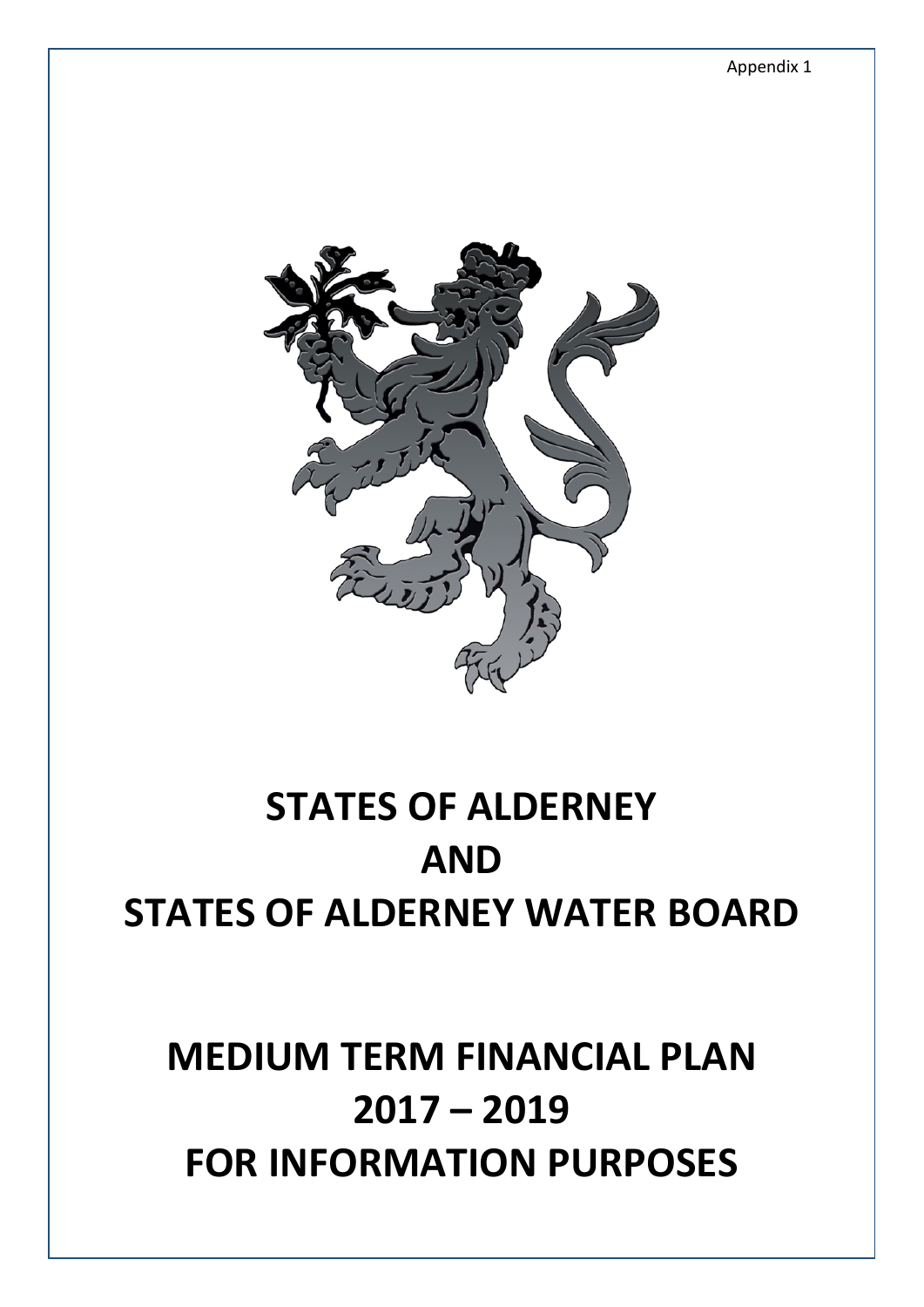# **Table of Contents**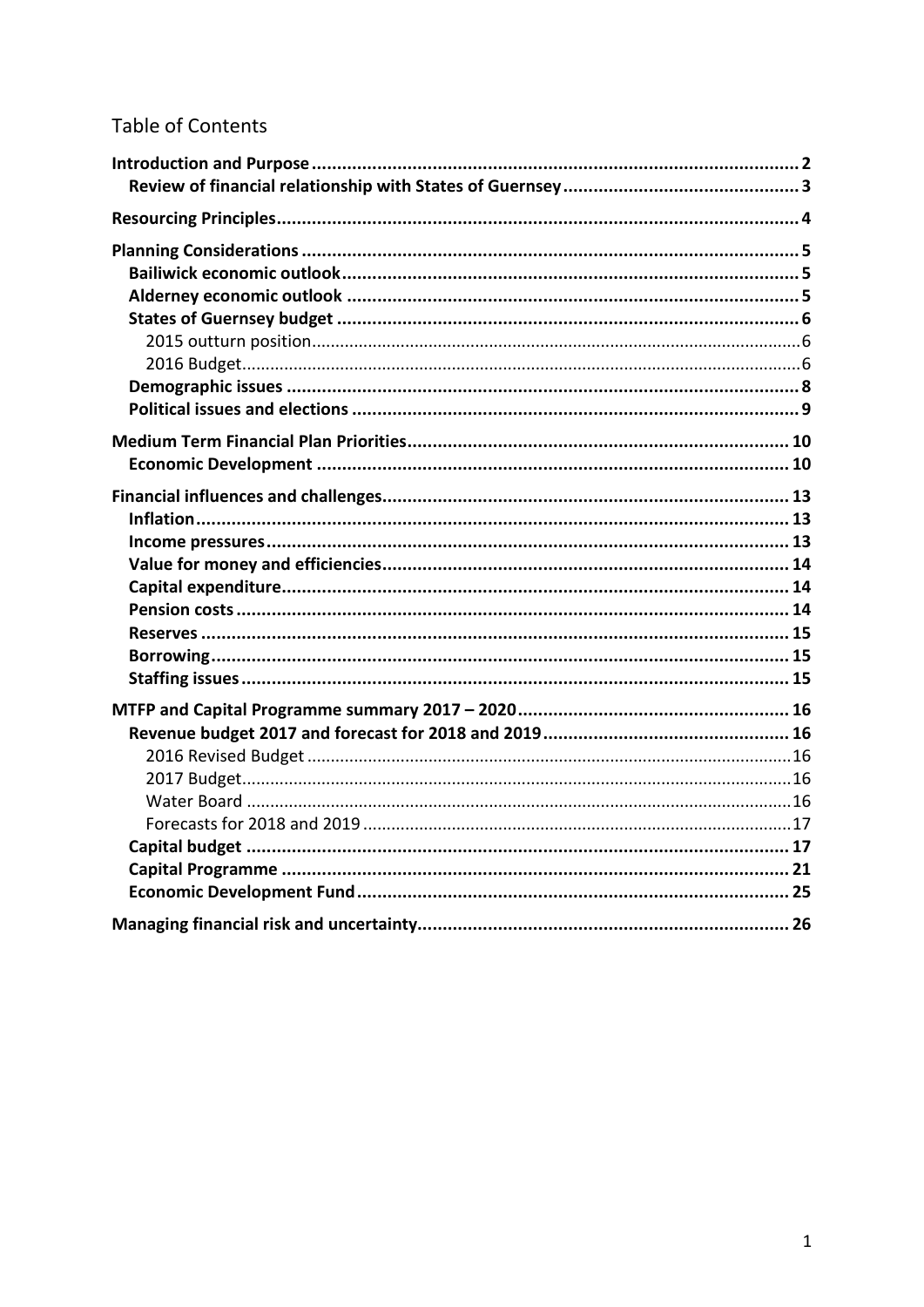# <span id="page-2-0"></span>**Introduction and Purpose**

- 1.1 This is the first Medium Term Financial Plan (MTFP) of the States of Alderney and covers the three financial years from 2017 – 2019.
- 1.2 The key purpose of the MTFP is to put in place a clear and robust financial strategy for the next three years that will help the States to deal with the challenges it faces, achieve its strategic aims and meet community priorities, within the limited resources available, whilst delivering value for money to the local community.
- 1.3 Strategic financial planning is of particular importance during a difficult economic period, when significant cuts are likely to be made to public sector spending by the States of Guernsey in order to facilitate the reduction of its budget deficit.
- 1.4 The MTFP is also important in putting in place a clear link between the States' strategic aims and targets and the priorities of the local community. This helps ensure that financial resources are allocated to services in a way that supports the delivery and achievement of these aims and priorities.
- 1.5 The MTFP sets out the financial climate in the Bailiwick, within which the States will be working over the next three years and highlights the key financial challenges that it faces, as well as the strategic aims that it will be aiming to deliver and the community priorities that it will be striving to meet.
- 1.6 It then puts in place a financial strategy to meet these challenges and ensure the delivery of strategic aims and community priorities within the financial resources likely to be available. The Plan includes indicative Revenue and Capital Budgets as well as projections of the likely level of locally derived income and balances and reserves over the three-year period.
- 1.7 Producing the MTFP each year will:
	- ensure that a strategic approach is taken in the planning of future spending and finances;
	- create stronger links between the States' strategic aims and the priorities of the local community, and future spending decisions;
	- help put in place a clear, understandable and forward looking financial planning framework;
	- make it clear how the States plans its spending and who is responsible for making spending decisions;
	- ensure that the States regularly reassesses and reviews the cost of its services;
	- help the States to demonstrate and deliver value for money in the use of public resources; and
	- ensure that the views of the community are taken into account in deciding future revenue levels, and where and how the States spends public money.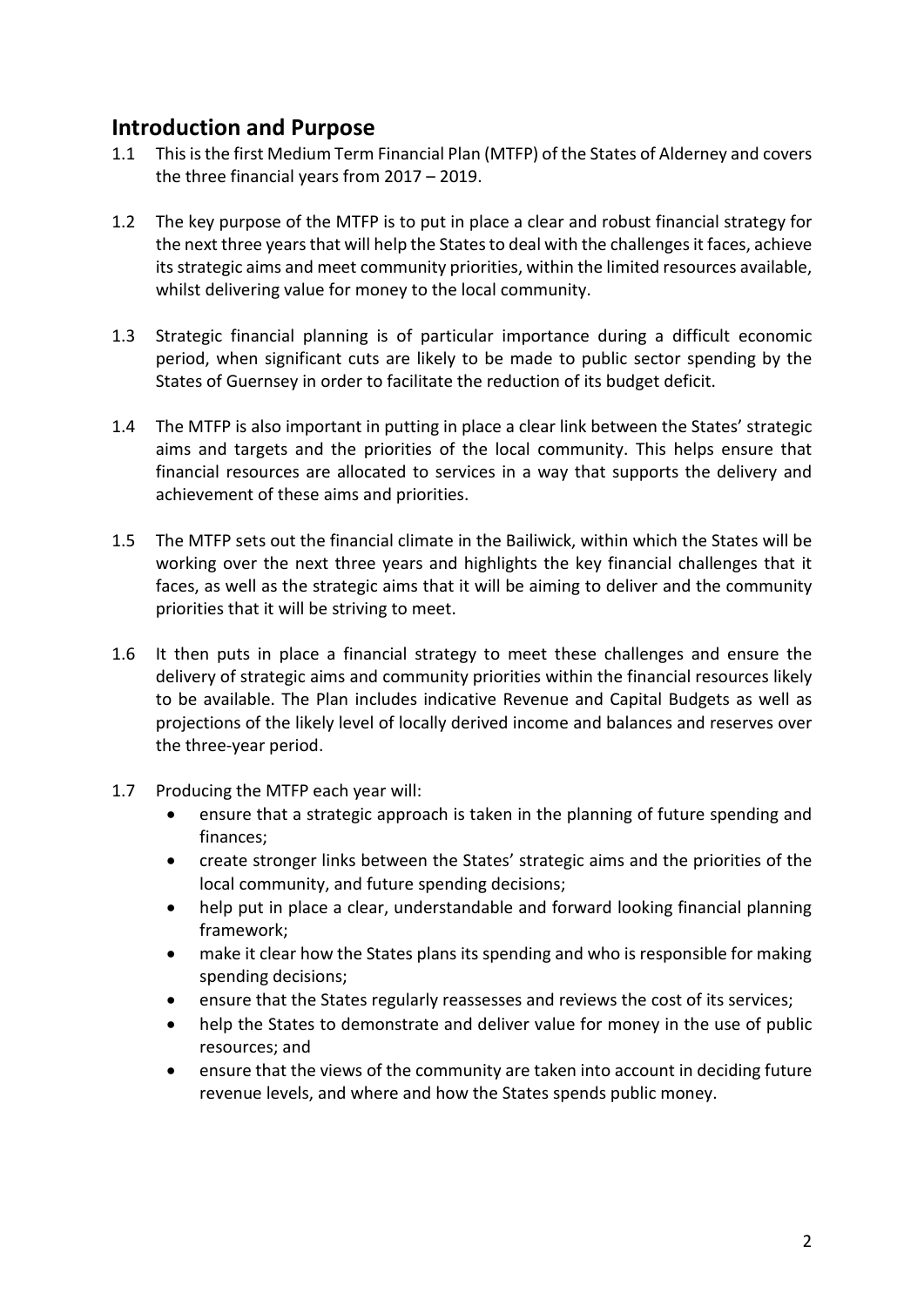## <span id="page-3-0"></span>**Review of financial relationship with States of Guernsey**

- 1.8 This MTFP is presented at a time of change to the financial relationship with the States of Guernsey, which has been in place since 1948.
- 1.9 The changes will involve Guernsey continuing to fund the Transferred Services from the pooled streams of Income Tax and Social Security generated on both islands, while the States of Alderney will be responsible for funding and financial management of all other public services in Alderney. These will be funded from all other income streams from sources related to Alderney, including:
	- Tax on Real Property (TRP);
	- Occupier's Rates;
	- Fees and Charges;
	- Import and excise duties;
	- Rents;
	- Conge;
	- Document duty; and
	- Philatelic and numismatic profits.
- 1.10 The financial relationships change project focuses on reviewing and improving financial governance arrangements in order to provide the following outcomes for Alderney:
	- a) freedom and flexibility to manage and control financial affairs in respect of local services in future;
	- b) greater opportunity for longer term financial planning with incentives to vary budgets, taxes, fees and charges to pursue policy objectives;
	- c) development of modern, fit for purpose and sustainable financial management processes in the States of Alderney to support this;
	- d) ability to demonstrate to Guernsey that financial governance, systems and processes are robust and understood in order to facilitate these freedoms;
	- e) the opportunity to influence service delivery, quality, service reviews and costs of transferred services through Service Level Agreements.
- 1.11 The MTFP is presented in the context of the above review and implementation of change will take place through the life of this plan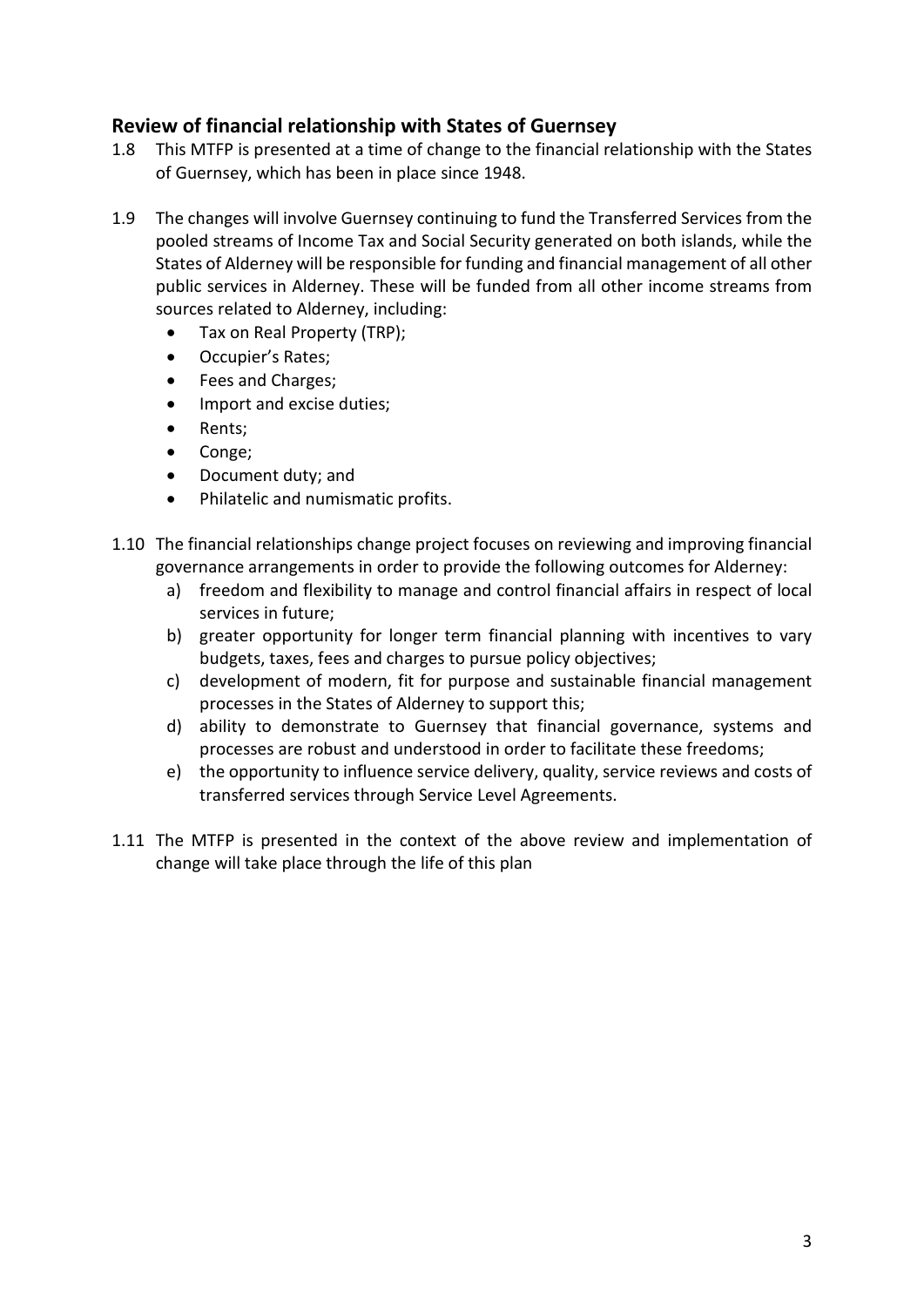# <span id="page-4-0"></span>**Resourcing Principles**

- 2.1 As the States of Alderney moves towards greater financial accountability in respect of local revenues and expenditure on local services, a number of principles have been agreed. These are:
	- 1) Maintain balanced budgets over the MTFP cycle;
	- 2) No net real-term increase in public expenditure unless funded from income sources other than direct taxation<sup>[1](#page-4-1)</sup>;
	- 3) Delivering value for money and a focus on savings and efficiencies by challenging existing methods of service delivery;
	- 4) Prudence, reflecting the uncertain economic outlook;
	- 5) No material adjustments to tax bases or structures in this 3-year period;
	- 6) A full analysis of tax policies to be carried out during the 3-year period, with independent advice, culminating in detailed and fully costed proposals which will be the subject of public consultation;
	- 7) No material change to taxation levels/deviation from Guernsey levels until 1 Jan 2020, at the earliest;
	- 8) Taxes must be necessary, justifiable, sustainable and as simple as possible;
	- 9) Realistic capital expenditure planning over the long-term;
	- 10) Development of a reserve fund to provide a contingency against budget variations or future priorities;
	- 11) Investment in improving the culture of financial governance at both political and management level.
- 2.2 Establishment of a Board of expert, external advisors will be considered to provide guidance, advice and support on the development of long-term financial strategies, including infrastructure investment proposals, taxation policies etc.

<span id="page-4-1"></span> <sup>1</sup> In the context of the changing financial relationship, taxation refers only to those charges controlled and collected by the States of Alderney to fund local Alderney services EG: Occupier's Rates.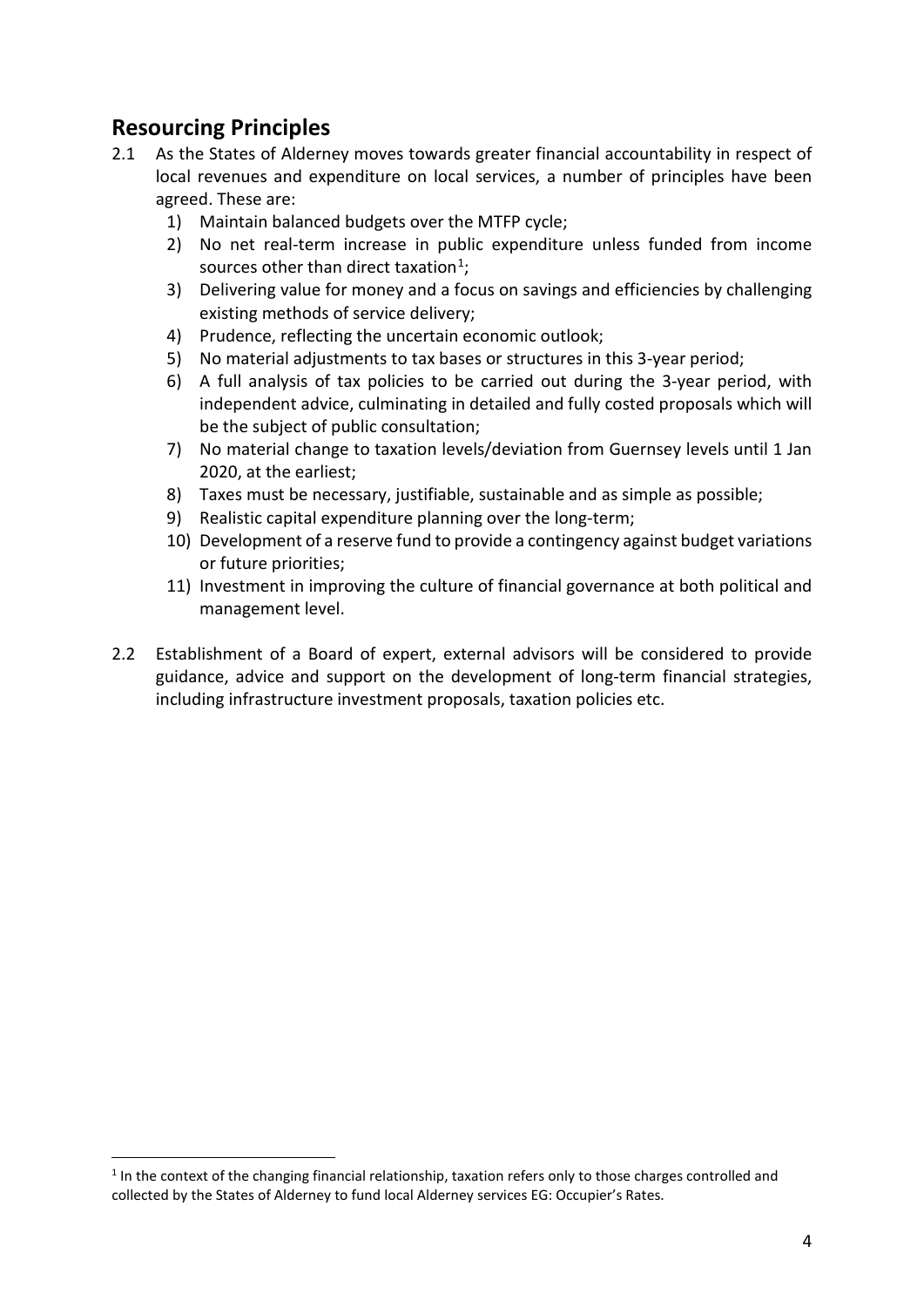# <span id="page-5-0"></span>**Planning Considerations**

- 3.1 A number of factors have been taken into account in developing the MTFP. These include reflecting on:
	- the wider Bailiwick economic outlook;
	- specific economic issues relating to Alderney;
	- the States of Guernsey budget given that the States of Alderney will still be reliant on grant income whilst the financial relationship changes during the period of this plan;
	- Demographic issues;
	- Political issues and elections.

## <span id="page-5-1"></span>**Bailiwick economic outlook**

- 3.2 The 6<sup>th</sup> Independent Fiscal Policy Review for the Bailiwick heighted a number of issues pertinent to Alderney. In summary:
	- Overall economic performance has been satisfactory in the context of global fiscal and economic difficulties;
	- An unexpected actual deficit in Guernsey of £24.5m in 2015 plus a forecast deficit for 2016 will pose difficulties for the 2017 budget;
	- The projected demographic shift highlights fiscal and economic pressures caused by a reduction in working population and a growth in the ageing population;
	- Productivity levels of the workforce are high but will fall as the dependency level increases;
	- GDP growth is likely to reduce alongside pressures to increase public expenditure which will be a risk to long-term sustainability;
	- The pensionable age is to be increased over time but people need to be supported to remain in the workforce longer for this to have real impact;
	- Levels of net inward migration to the Bailiwick are approximately 100 people per annum. Higher levels will be required to maintain the size of the working population;
	- It is important that the States maximises the effective provision of public services.

## <span id="page-5-2"></span>**Alderney economic outlook**

- 3.3 All of the above factors are also relevant to Alderney together with the following economic and fiscal issues that will impact on public revenues and spending within the cycle of this MTFP:
	- The impact on Alderney businesses and residents following the UK exit from the EU is an unknown factor that may become clearer during the period of this plan. All of the Channel Islands will wish to protect their interests in the UK exit agreement and replace Protocol 3 in the new UK/EU relationship, whilst at the same time, joining the UK in seeking new markets outside of the EU. Negotiation of exit arrangements and new deals may result in fluctuations in financial and trade markets as well as the value of the pound, all of which could impact on the Alderney community;
	- There is no reliable GDP figure for Alderney. As a proxy, average remuneration from employment when measured in 2014 was around £18,000;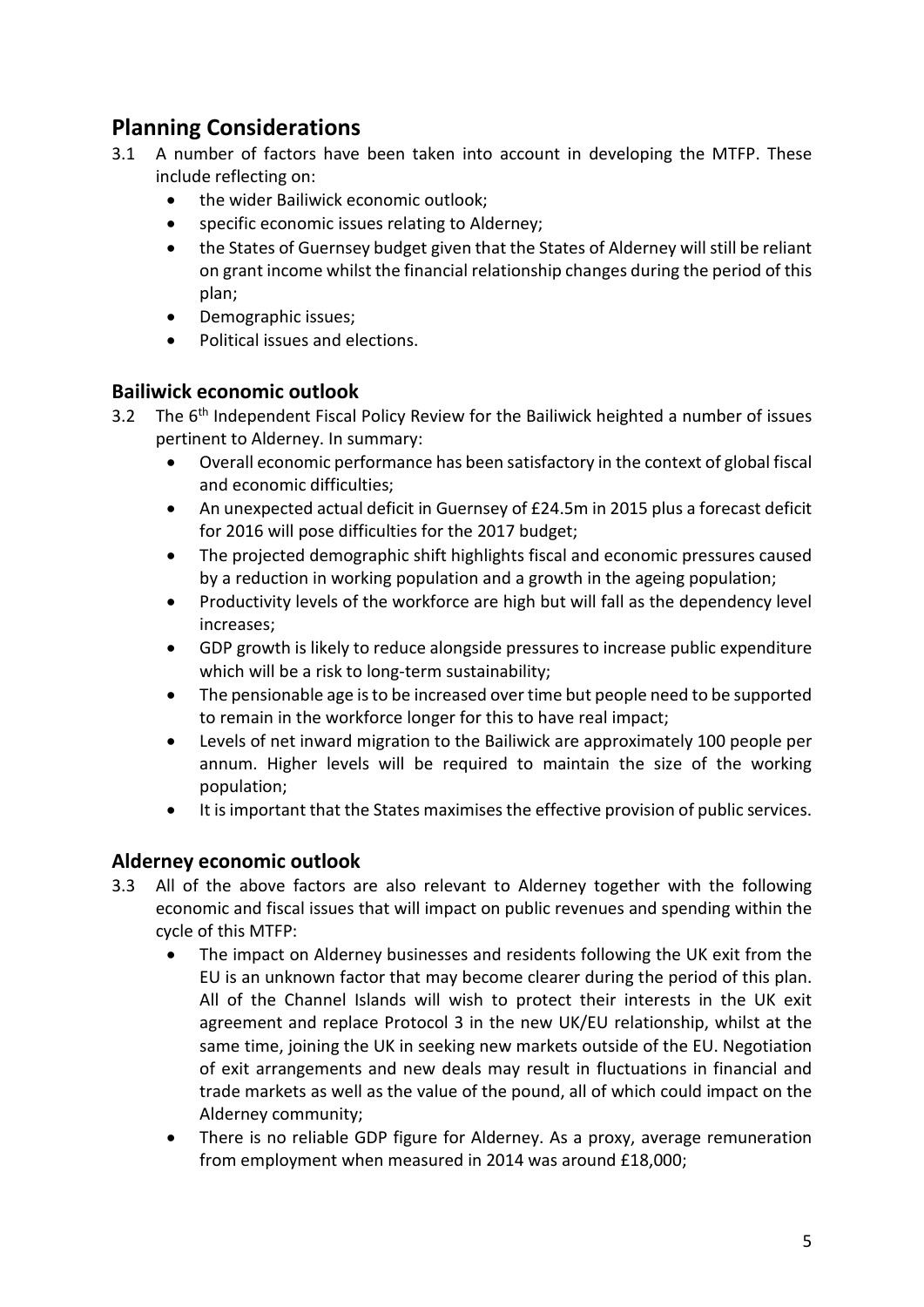- The population has been in decline in recent years and although the last census showed a small increase, this decline is expected to continue unless economic development initiatives have an impact;
- The demographic forecast suggests that the ageing population will continue to grow and the dependency ratio<sup>[2](#page-6-3)</sup> may increase significantly by 2035;
- Net migration levels are low and efforts to stimulate the economy and attract a different demographic are essential;
- Transport and access difficulties will remain a challenge in achieving this and initiatives in collaboration with the States of Guernsey and the private sector must be pursued;
- Delivering local public services to a small and remote population has inherent diseconomies of scale;
- The Alderney community includes a proportion of residents who are asset rich with relatively lower disposable income.

## <span id="page-6-0"></span>**States of Guernsey budget**

- 3.4 The current financial relationship between Alderney and Guernsey includes a requirement that all taxes generated on Alderney are passed to the States of Guernsey which, in turn pays an annual grant to the States of Alderney to supplement local fees and charges and meet the cost of the annual revenue budget. In 2016, this figure was £1.9 million (original budget).
- 3.5 The changes to the financial relationship will see this grant reduced over time as the States of Alderney will in future retain revenues from Tax on Real Property (TRP), and import and excise duties.
- 3.6 In the short-term, the States of Alderney will remain dependent on grant funding for a substantial part of its revenue budget and therefore pressures on the States of Guernsey budget will be reflected in the cash limit and grant allocation.

#### <span id="page-6-1"></span>**2015 outturn position**

- 3.7 At the time of presenting the 2016 budget, the States of Guernsey anticipated that the projected balanced budget for 2015 would deteriorate to an overall deficit of £20m. Once the final accounts were prepared, the reported deficit had grown to £24.5m.
- 3.8 The deterioration was entirely due to income being lower than expected by £26.5m with the majority of the gap being income tax.

#### <span id="page-6-2"></span>**2016 Budget**

3.9 The Budget for 2016 was compiled in the middle of 2015 with limited sight of this deteriorating position and based on the best information, indicators and forecasts available at that time.

<span id="page-6-3"></span><sup>&</sup>lt;sup>2</sup> Calculated by dividing the number of people in dependent age categories by those in the working age category.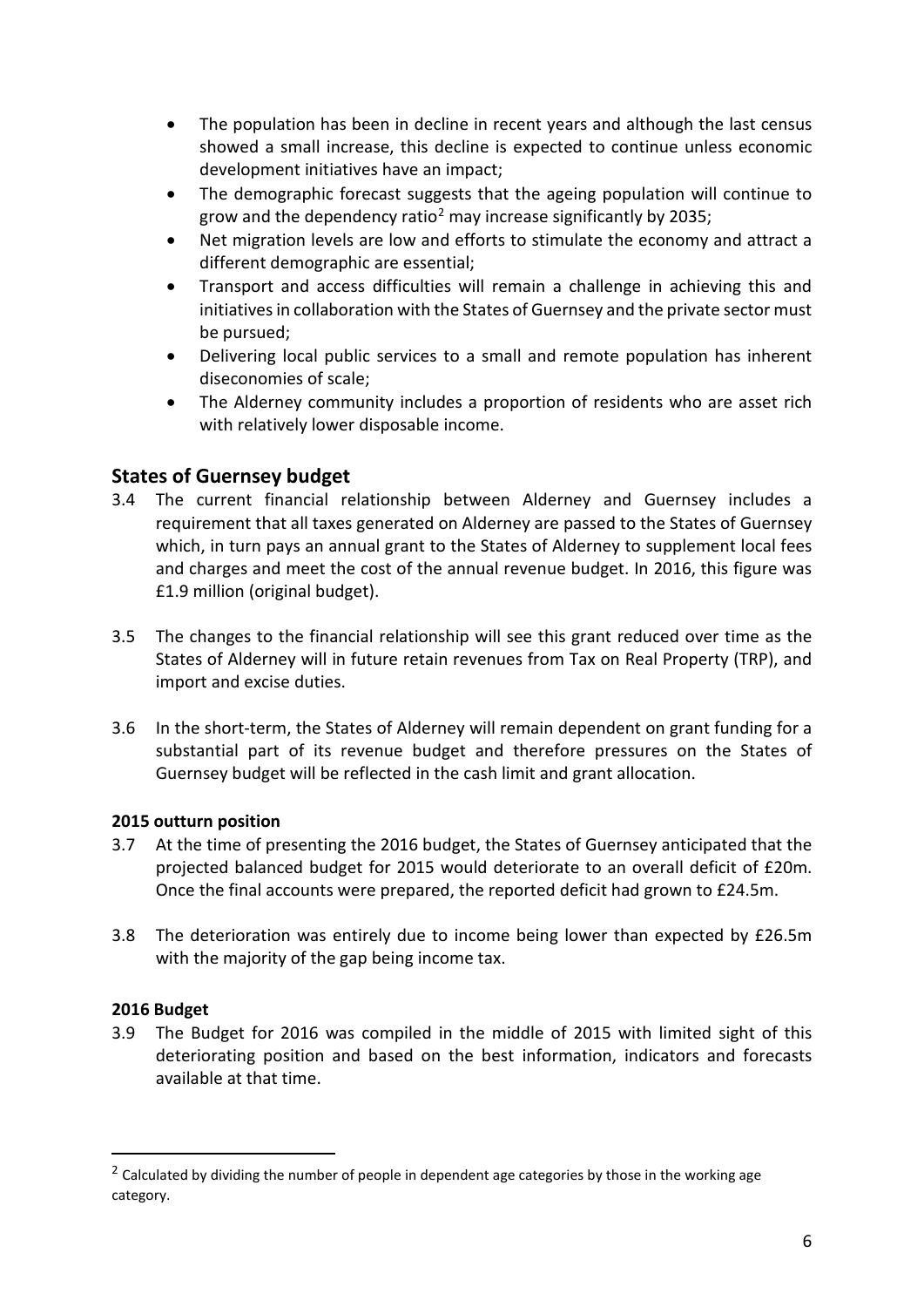- 3.10 The projection for 2016 is for a deficit in the order of £10-15m. As with 2015, the main reason for the deterioration is weakness in revenues. The current forecasts show a deterioration in income tax of some £5-8m against the budgeted position. In addition, customs duties and document duty were also lagging against expectations in the first three months of the year which would translate into a budget shortfall of some £2-3m.
- 3.11 In addition to revenue variations, Health and Social Care services are forecasting an overspend again in 2016 despite the significant increase in budget approved by the Assembly in 2015. The current forecast is for a net overspend of just under £4m, after taking into account the amount held back in the budget reserve specifically to address a shortfall in this area. The expenditure pressures arise from two key areas -an on-going reliance on expensive agency staff and increased acute off-island referrals. Measures are actively being developed and put in place to seek to address the financial position and arrest the decline in financial performance in the year.
- 3.12 The Policy and Resources Committee has been exploring the options available to ensure that the budget can be balanced in year, which is vital since the limited reserves previously held within the General Revenue Account Reserve were exhausted in 2015. The following actions were agreed:
	- The Civil Service Leadership Team has put in place formal controls over all vacancies;
	- There will be increased focus on limiting the amount of paid overtime;
	- Measures will be put in place to limit the use of expensive consultants;
	- All Chief Secretaries are carrying out reviews of their expenditure to identify and realise savings in year, including deferral of expenditure to future years where this is not deemed of any detriment;
	- All Chief Secretaries will also be asked to review their routine capital plans to reprioritise and reschedule projects wherever possible;
	- The Policy and Resources Committee does not intend to approve any further requests for funding from the Budget Reserve this year, either capital or revenue, other than in the most urgent of cases.
- 3.13 The ageing population in Guernsey and Alderney will increasingly result in pressure on services and lead to increased costs unless the States of Guernsey Public Service Reform programme is successfully delivered. This has a focus on continuous improvement and efficiency both now and in the future alongside larger transformation measures to ensure that these pressures can be mitigated and services sustainably delivered.
- 3.14 The Policy and Resources Committee has commenced its work on the 2017 Budget and aims to propose a package of measures to the States which will start to deliver sustainable public finances for 2017 and the longer term. Given the issues outlined above, it is evident that the States of Alderney cash-limit grant is also likely to be subject to the same level of scrutiny and cuts over the period of this MTFP.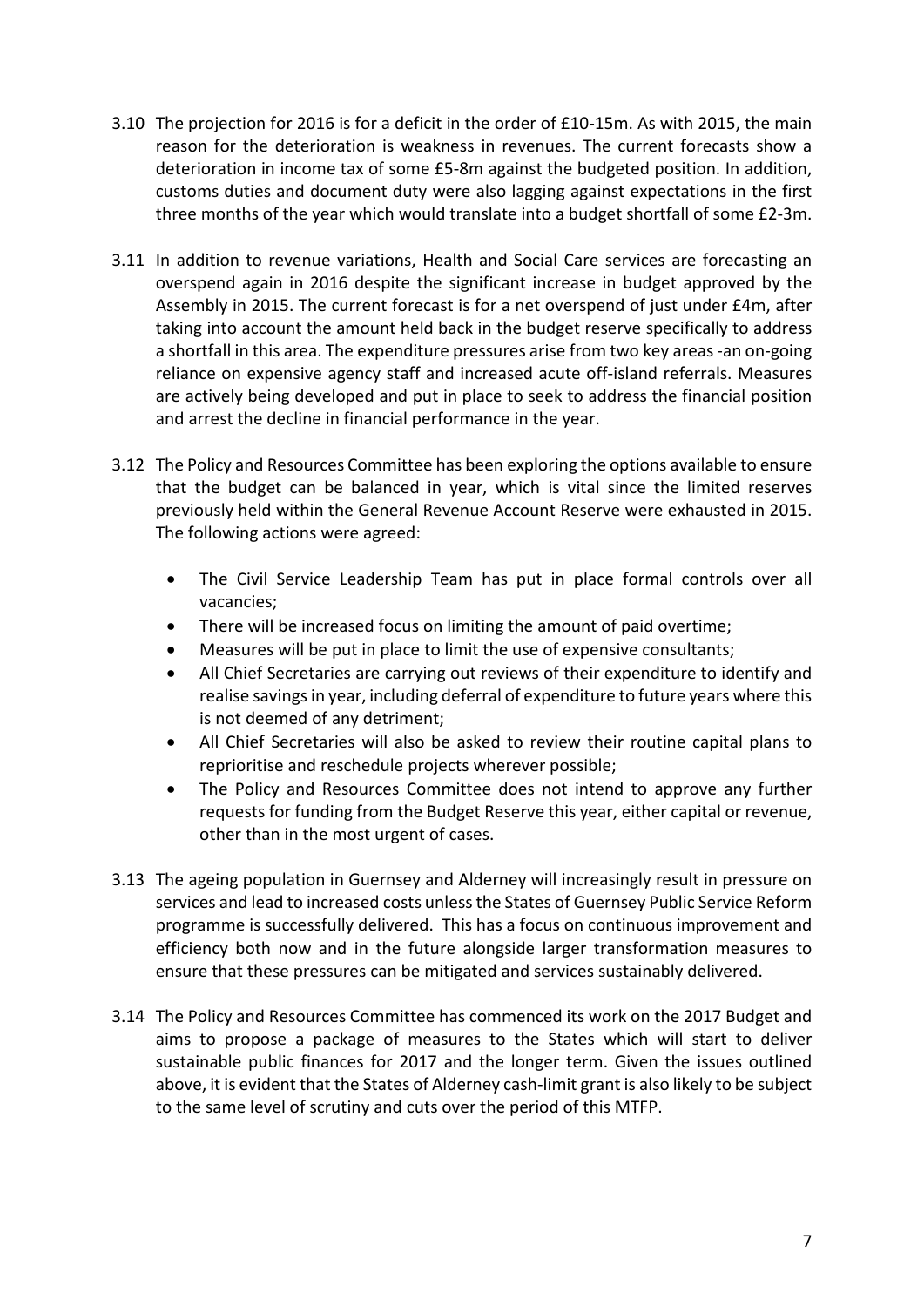## <span id="page-8-0"></span>**Demographic issues**

3.15 The population of Alderney at 31 March 2015 was estimated to be 2,020, representing a small increase from the previous census. Prior to 2015, a small decline in population is evident each year since 2008. Efforts are in hand to try and arrest this trend by stimulating the economy and encouraging some inward migration.

| Year | $0 - 15$ | 16-64 | 65-84 | $85+$ | <b>Total</b> |
|------|----------|-------|-------|-------|--------------|
| 2007 | 294      | 1,364 | 470   | 89    | 2,217        |
| 2008 | 273      | 1,395 | 465   | 87    | 2,220        |
| 2009 | 263      | 1,367 | 468   | 77    | 2,175        |
| 2010 | 240      | 1,346 | 481   | 77    | 2,144        |
| 2011 | 215      | 1,276 | 500   | 70    | 2,061        |
| 2012 | 203      | 1,233 | 536   | 68    | 2,040        |
| 2013 | 192      | 1,202 | 554   | 82    | 2,030        |
| 2014 | 199      | 1,168 | 569   | 77    | 2,013        |
| 2015 | 200      | 1,144 | 584   | 92    | 2,020        |

#### *Alderney population trends since 2007*

- 3.16 As well as the challenge of a pattern of population decline, Alderney also faces a significant issue in respect of the population profile. At the time of the last census in 2015, the dependency ratio was 0.77 compared to 0.53 in Guernsey (2014 census). This is predicted to increase over the next twenty years with consequent impact on public sector budgets unless efforts to stimulate the economy result in positive net migration of a different demographic.
- 3.17 If it is assumed that the demographic change to the age profile on Alderney from 2015 to 2025 and 2035 replicates the average change in the age profiles in the published forecasts from the UK, Guernsey and Jersey over the same period, the dependency ratio could grow to 0.94 by 2025 and 1.15 by 2035. This compares to a forecast for Guernsey of 0.73 by 2035.
- 3.18 The graph below shows an illustrative forecast of potential movements in the age profile assuming the current population remains stable with nil net migration.

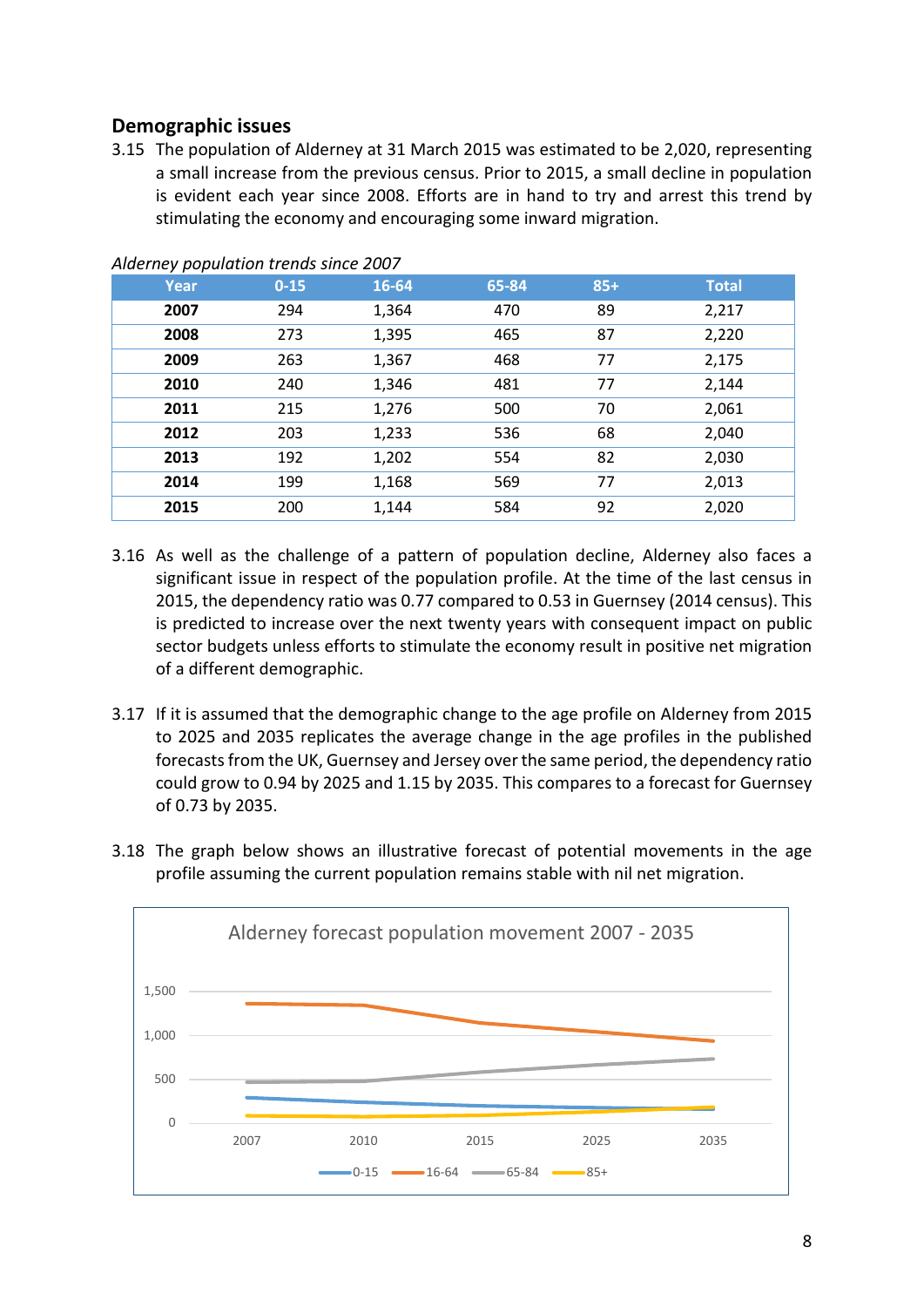3.19 The population analysis emphasises the need for continuing effort on economic development initiatives with a view to increasing the working age population. However, there is also a danger that depopulation could exacerbate the problem as it is argued that, those most likely to leave the island may be in the working age group.

#### <span id="page-9-0"></span>**Political issues and elections**

- 3.20 The Government of the States of Alderney (the legislature) consists of a President and ten States Members. The President chairs the monthly meetings of the States and stands for election every four years. States Members also hold office for a period of four years and every two years there is an "Ordinary" election in which five of the sitting members offer themselves for re-election. The model ensures continuity of half of the States Members following the two-year election cycle.
- 3.21 Routine matters of Government are performed by three States Committees Policy & Finance, General Services and Building & Development Control. In practice detailed financial governance responsibilities are delegated by the Policy and Finance Committee to the Finance Committee.
- 3.22 At the end of 2016, five States Members will have the opportunity for re-election. These include the last three Chairmen of the Policy and Finance Committee, the current Chairman also being the Chairman of the Finance Committee.
- 3.23 Depending on personal decisions to stand down or apply for re-election, the potential loss of skills and experience of these politicians at the 2016 election represents a significant risk to the States at a time of financial change.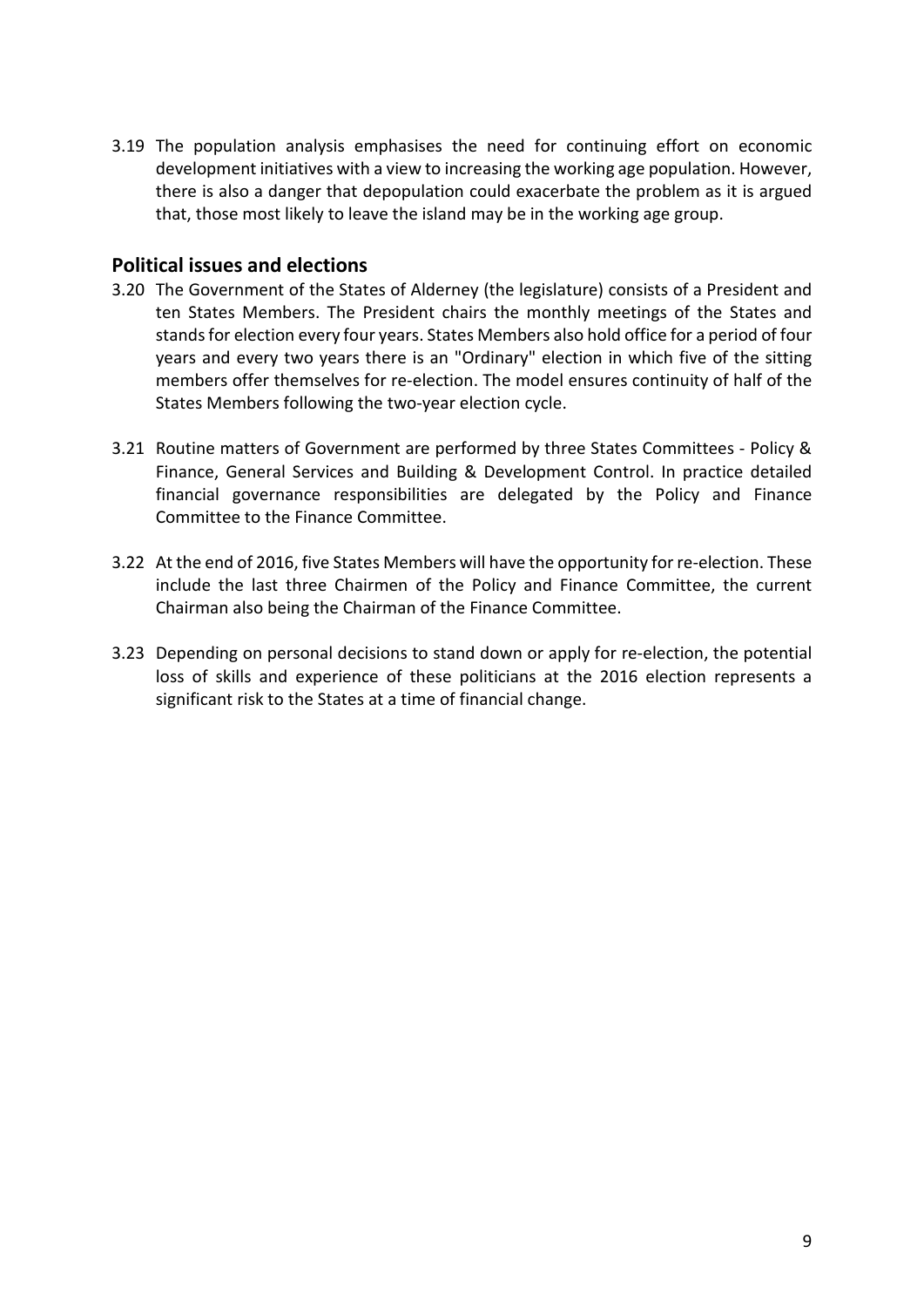# <span id="page-10-0"></span>**Medium Term Financial Plan Priorities**

4.1 The States has three core priorities to focus on during the cycle of the three-year Medium Term Financial Plan. All States activity should relate to one or more of these.



## <span id="page-10-1"></span>**Economic Development**

- 4.2 The States has identified development of the economy as a key priority. This is both through direct input and also in its role as community leader, through facilitation and support to other stakeholders who can influence or lead developments.
- 4.3 A series of initiatives have been identified to support a range of objectives in relation to this priority.

| <b>Objective</b>                                                                 | <b>Activities in support of objective</b>                                                                                       |  |  |  |
|----------------------------------------------------------------------------------|---------------------------------------------------------------------------------------------------------------------------------|--|--|--|
| People                                                                           |                                                                                                                                 |  |  |  |
| Attract more residents to Alderney to<br>help address recent population decline. | Work with partners to support creation of long<br>➤<br>term and sustainable employment<br>opportunities in regulatory industry; |  |  |  |
|                                                                                  | $\triangleright$ Work with States of Guernsey and UK Home<br>Office to explore potential for investor<br>residence;             |  |  |  |
|                                                                                  | Look for other opportunities to stimulate<br>inward migration of individuals and businesses;                                    |  |  |  |
|                                                                                  | Support AGCC to future-proof activities;                                                                                        |  |  |  |
|                                                                                  | Support existing businesses in partnership with<br>Chamber of Commerce.                                                         |  |  |  |
| Increase visitor numbers.                                                        | Review of marketing strategy.<br>⋗                                                                                              |  |  |  |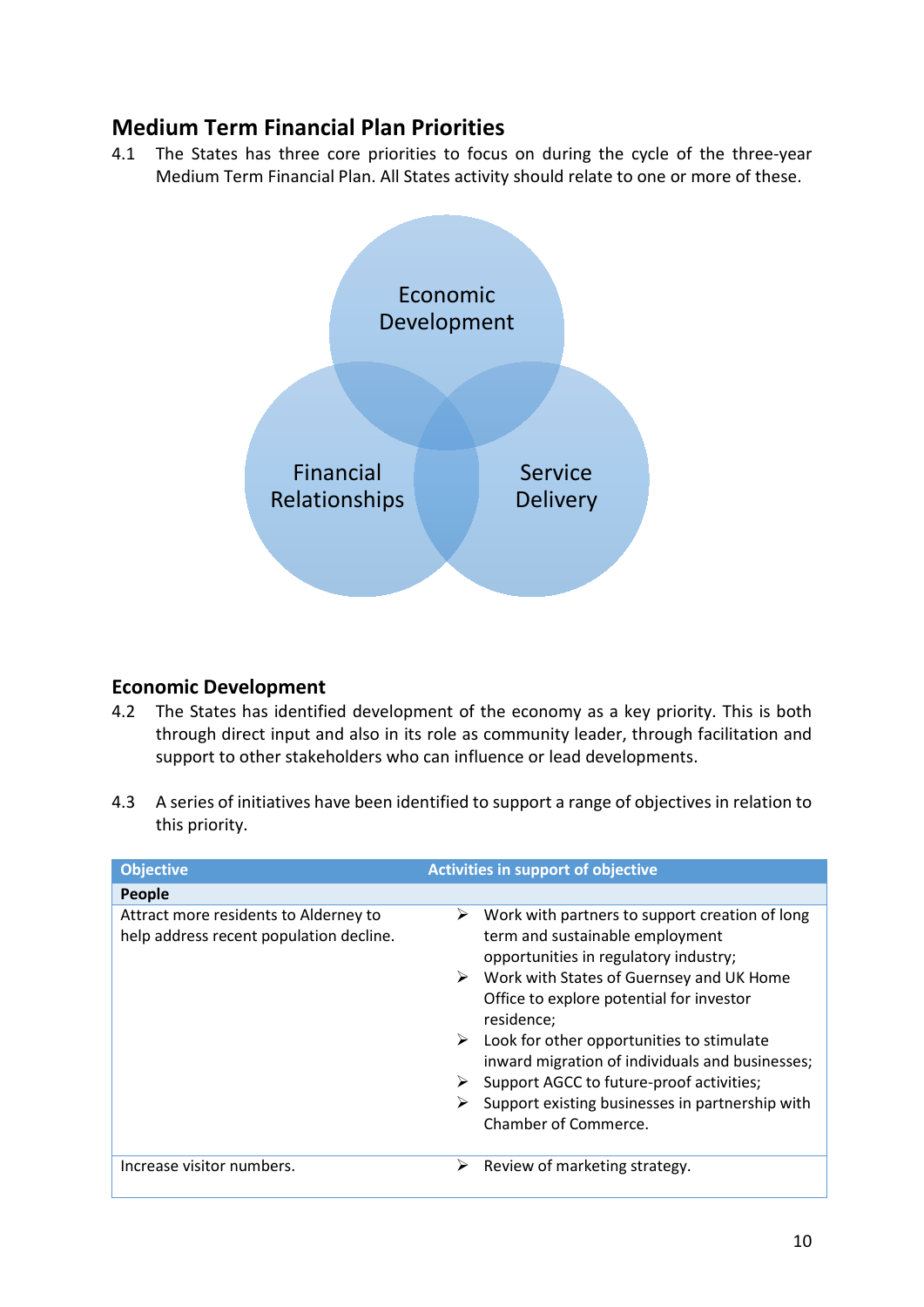| Infrastructure                                                                                           |                                                                                                                                                                                                                                                                                                                                                                                                                               |
|----------------------------------------------------------------------------------------------------------|-------------------------------------------------------------------------------------------------------------------------------------------------------------------------------------------------------------------------------------------------------------------------------------------------------------------------------------------------------------------------------------------------------------------------------|
| Improve transport connections.<br>➤<br>➤                                                                 | Continue to work with States of Guernsey and<br>Aurigny to improve existing air links;<br>Look for opportunities for alternative or<br>➤<br>complementary air links;<br>Engage with any credible providers to explore<br>➤<br>opportunities for a ferry service;<br>Undertake a review of the airport to ensure a fit<br>➤<br>for purpose facility for the future;<br>Review governance and management of the<br>harbour.     |
| Work with partners to improve electricity<br>➤<br>and broadband services provided to the<br>island.<br>➤ | Work in partnership with AEL to establish a plan<br>for network upgrade;<br>Identify and evaluate options to provide fit for<br>purpose broadband infrastructure.                                                                                                                                                                                                                                                             |
| Support Alderney Renewable Energy in<br>➤<br>projects to bring long-term benefit to the<br>island.       | Continue deliberations re FAB link cable.                                                                                                                                                                                                                                                                                                                                                                                     |
| Preserve, develop and enhance existing<br>➤<br>infrastructure assets.<br>⋗<br>➤                          | Document all public assets and introduce asset<br>accounting;<br>Prepare a register and survey all commercial<br>➤<br>properties to ensure sufficient supply;<br>Continue to consider options for a marina<br>➤<br>development;<br>Review forts to ensure:<br>Commercial opportunities considered;<br>O<br>Deterioration prevented.<br>O<br>Engage with States of Guernsey to agree future<br>management plan for breakwater. |
| <b>Government and administration</b>                                                                     |                                                                                                                                                                                                                                                                                                                                                                                                                               |
| Review and modernise existing legal and<br>➤<br>regulatory frameworks.<br>➤                              | Undertake review of government capacity and<br>available skills for future;<br>Review and propose changes to relevant<br>legislation;<br>Complete and implement housing strategy and<br>➤<br>land use plan;<br>Review of local taxation;<br>≻<br>$\triangleright$ Review agriculture and fisheries policies to<br>promote sustainable growth;<br>Seek opportunities for new regulatory business<br>➤<br>opportunities.        |

## **Financial Relationships with Guernsey**

4.4 Fundamental changes to the existing financial relationship with Guernsey were agreed by both States in February 2016. Implementing these changes will be an important focus over the cycle of the Medium Term Financial Plan.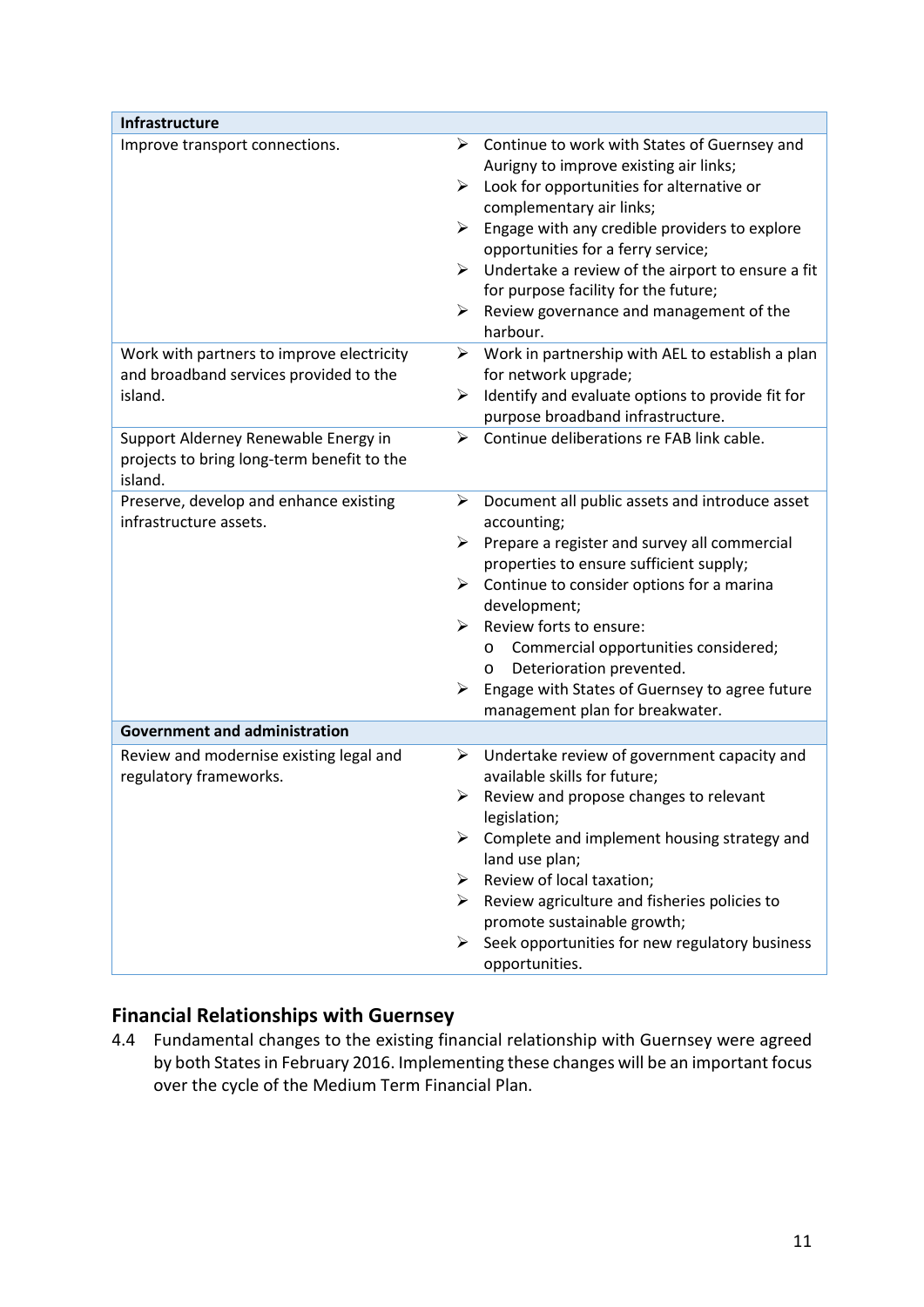| <b>Objective</b>                                                                                             | Activities in support of objective                                                                                                                                    |
|--------------------------------------------------------------------------------------------------------------|-----------------------------------------------------------------------------------------------------------------------------------------------------------------------|
| Improve financial governance<br>arrangements in preparation for greater<br>financial autonomy from Guernsey. | Modernise existing financial management<br>➤<br>arrangements to enable more autonomy over<br>time.                                                                    |
| Influence service delivery, quality, service<br>reviews and costs of transferred services.                   | Liaise with States of Guernsey to influence<br>➤<br>quality and quantity of transferred services in<br>future;                                                        |
|                                                                                                              | Work with States of Guernsey to develop<br>➤<br>service level agreements to enhance<br>accountability of services delivered by<br>Guernsey to the Alderney community. |

## **Service delivery**

4.5 In addition to the two priorities above, it is essential that the day to day operational activities of the States continue to meet community needs. Services will be delivered in accordance with local service plans with an emphasis on value for money and continuing improvement where this is possible.

| <b>Objective</b>                                 | Activities in support of objective |                                                                                                                                       |  |  |
|--------------------------------------------------|------------------------------------|---------------------------------------------------------------------------------------------------------------------------------------|--|--|
| Maintain and improve delivery of local           | ➤                                  | Review and revise departmental business plans;                                                                                        |  |  |
| services.                                        |                                    | Identify priority areas for improvement;                                                                                              |  |  |
|                                                  | ➤                                  | Commission full service reviews as appropriate<br>to focus on value for money and improvement                                         |  |  |
|                                                  | ➤                                  | Introduce performance management and<br>review processes.                                                                             |  |  |
| Community leadership - Working with<br>partners. |                                    | Continue to work with partners to support<br>development of the most effective service<br>delivery models for the Alderney community. |  |  |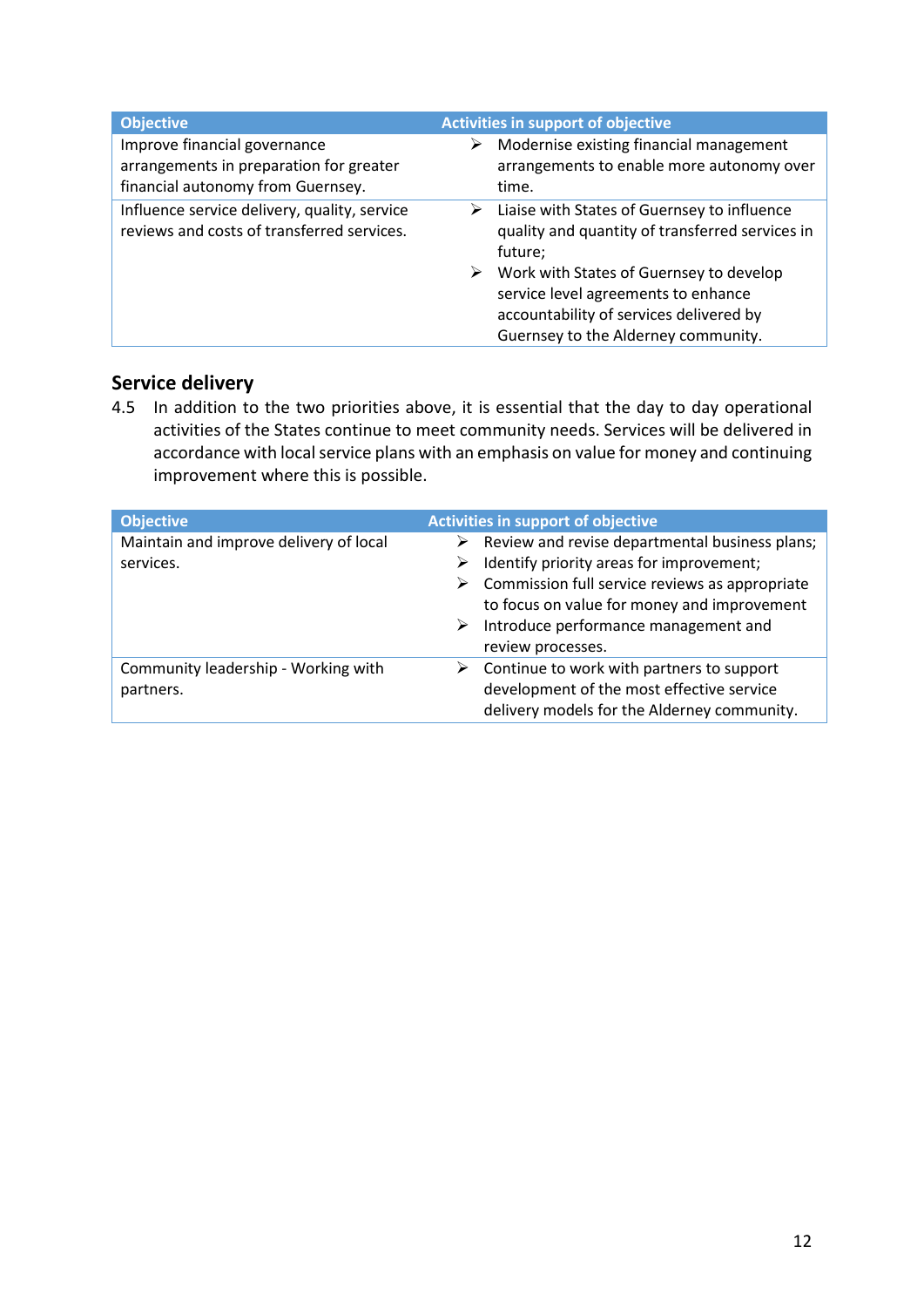## <span id="page-13-0"></span>**Financial influences and challenges**

5.1 The Medium Term Financial Plan will need to address a number of key financial influences and challenges.

## <span id="page-13-1"></span>**Inflation**

- 5.2 The Medium Term Plan must reflect prudent provision for unavoidable increases in costs that will arise from inflationary pressures to pay and non-pay costs over the period.
- 5.3 Inflation levels are now lower than many years and the budget and Medium Term Financial Plan will only provide for essential increases. Where possible, inflation increases for general expenses will be absorbed into existing budgets as part of the value for money focus outlined below.

#### <span id="page-13-2"></span>**Income pressures**

- 5.4 There is likely to be pressure on the main revenue and capital income sources during the period of the Medium Term Financial Plan. The level of some of these are outside of the States' control and therefore it is essential that income generation options within the control of the States are reflected in this plan.
- 5.5 With regard to revenue funding, the States of Alderney will continue to receive the annual revenue grant from the States of Guernsey until retention of taxes is agreed and implemented as part of the financial relationship changes. Any ongoing grant funding support after this period will be subject to further negotiation.
- 5.6 The level of cash limit grant for 2016 was originally budgeted at £1.9m and the pressures on the States of Guernsey budget have resulted in a reduction for 2017. The real terms cuts proposed by the States of Guernsey for 2017 are in the order of 3% and this will result in a cut to the annual grant in the order of £57,000.
- 5.7 From 2018, further cuts are signalled in the order of 3-5%. At this stage, it is not clear how these proposed cuts will be translated into cash limit variations as there may be more significant opportunities arising from service transformation as part of the States of Guernsey Public Service Reform programme. However, if the real terms savings need were reflected in the Alderney grant, a mid-range assumption of 4% would potentially mean a further cut of £73,000 in 2018 and £70,000 in 2019.
- 5.8 The uncertainty related to maintaining the revenue grant places greater emphasis on the need for the States in the short term to consider options for income generation through occupier's rates, which have been frozen or reduced since 2012, water rates and fees and charges. This is therefore reflected in the 2017 budget and the Medium Term Financial Plan.
- 5.9 The main source of funding for capital in recent years is the annual surplus from AGCC which is distributed to the States of Alderney. In 2015, this was £2.47m and it has been consistently over £2m in recent years. The level of income is dependent on the volume of licences, which is variable, and the sustainability of the AGCC in Alderney.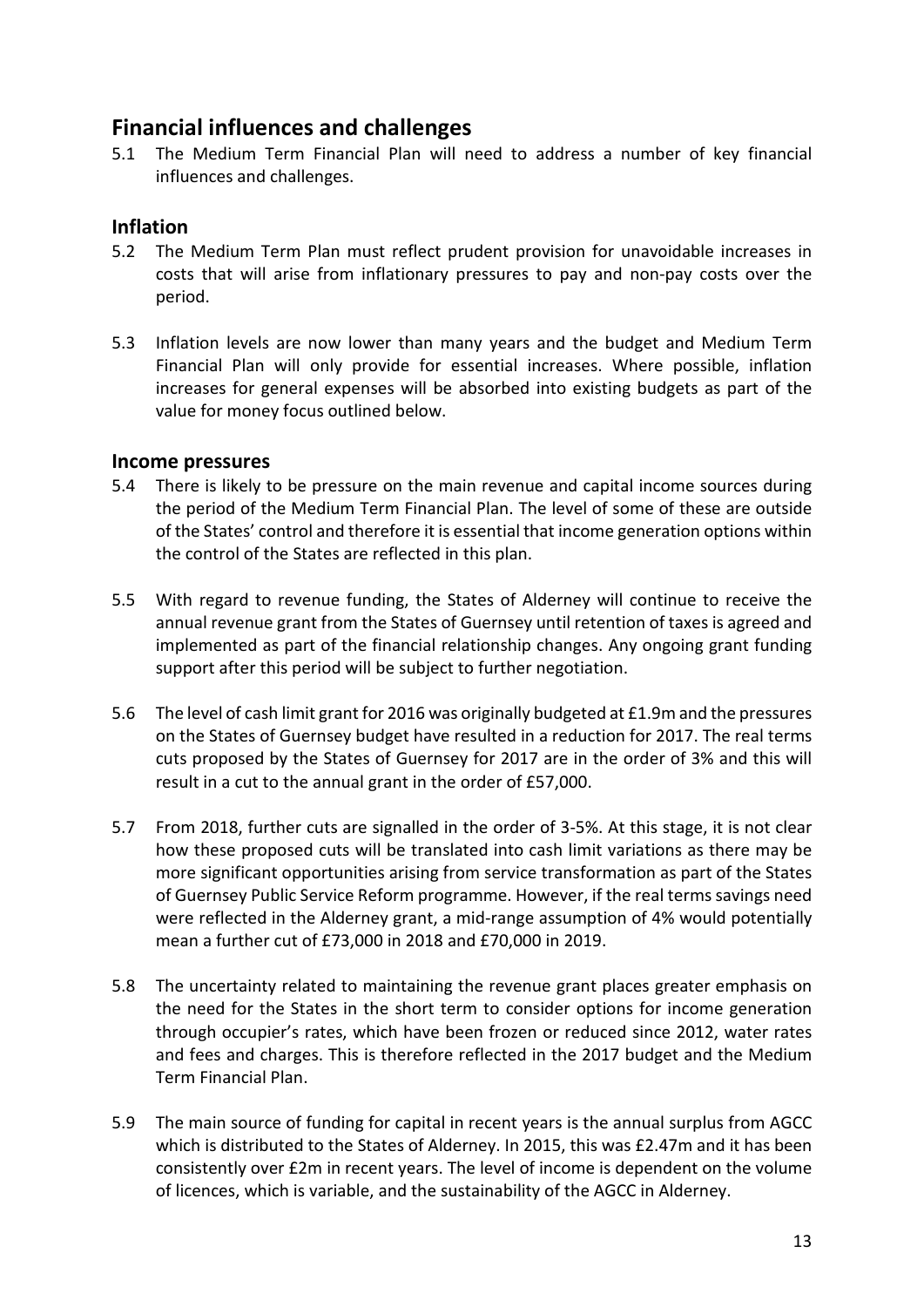- 5.10 It is estimated that the presence of the AGCC as a regulatory body in Alderney provides economic advantage to the Bailiwick in the order of £21.5m to Guernsey and £8m to Alderney.
- 5.11 The distributed surpluses from AGCC have always been earmarked as the major source for capital projects but limited project management capacity on the island and other factors, have constrained the ability to spend the AGCC funds. Unspent balances are therefore held in reserve and options for using the existing balances and future distributions will be considered as part of the financial relationship transition.

## <span id="page-14-0"></span>**Value for money and efficiencies**

- 5.12 The anticipated pressure on the budget alongside the move towards more financial autonomy from Guernsey will require a greater focus on value for money and efficiency from all departments. Spending decisions should all be underpinned by the following:
	- **Economy**: minimising the use of States resources that are required to deliver services to the required standard – using less to achieve the required result;
	- **Efficiency:** the relationship between the output from goods or services and the inputs used in producing them – using resources well;
	- **Effectiveness:** the relationship between the intended and actual results of States spending and services – using resources wisely.
- 5.13 In addition, Departments are also expected to embrace the principles of best value and continuous service improvement in delivery of services to the community. This requires consideration of the following four principles as part of an ongoing process of service review:
	- 1. **Challenge** why, how and by whom an activity is carried out, including could it be done differently, better or not at all;
	- 2. **Compare** performance against other parts of the organisation and other jurisdictions;
	- 3. **Consult** involving stakeholders, including the community; and
	- 4. **Compete** as a means of securing efficient and effective services.

## <span id="page-14-1"></span>**Capital expenditure**

- 5.14 Capital expenditure bids reflected in the capital programme as part of the Medium Term Financial Plan are only included where supported by a robust business case which has been signed off by senior management. This will need to demonstrate that it:
	- meets the States/Departments business need;
	- is affordable:
	- is feasible and achievable in the time available;
	- has been chosen after exploring risk and other options; and
	- will deliver clear benefits and/or provide value for money.

## <span id="page-14-2"></span>**Pension costs**

5.15 The States' defined benefit pension scheme was closed to new entrants in 2011 and at the end of 2015 reported a net liability or deficit of £2.5m (2014 £3.1m) which is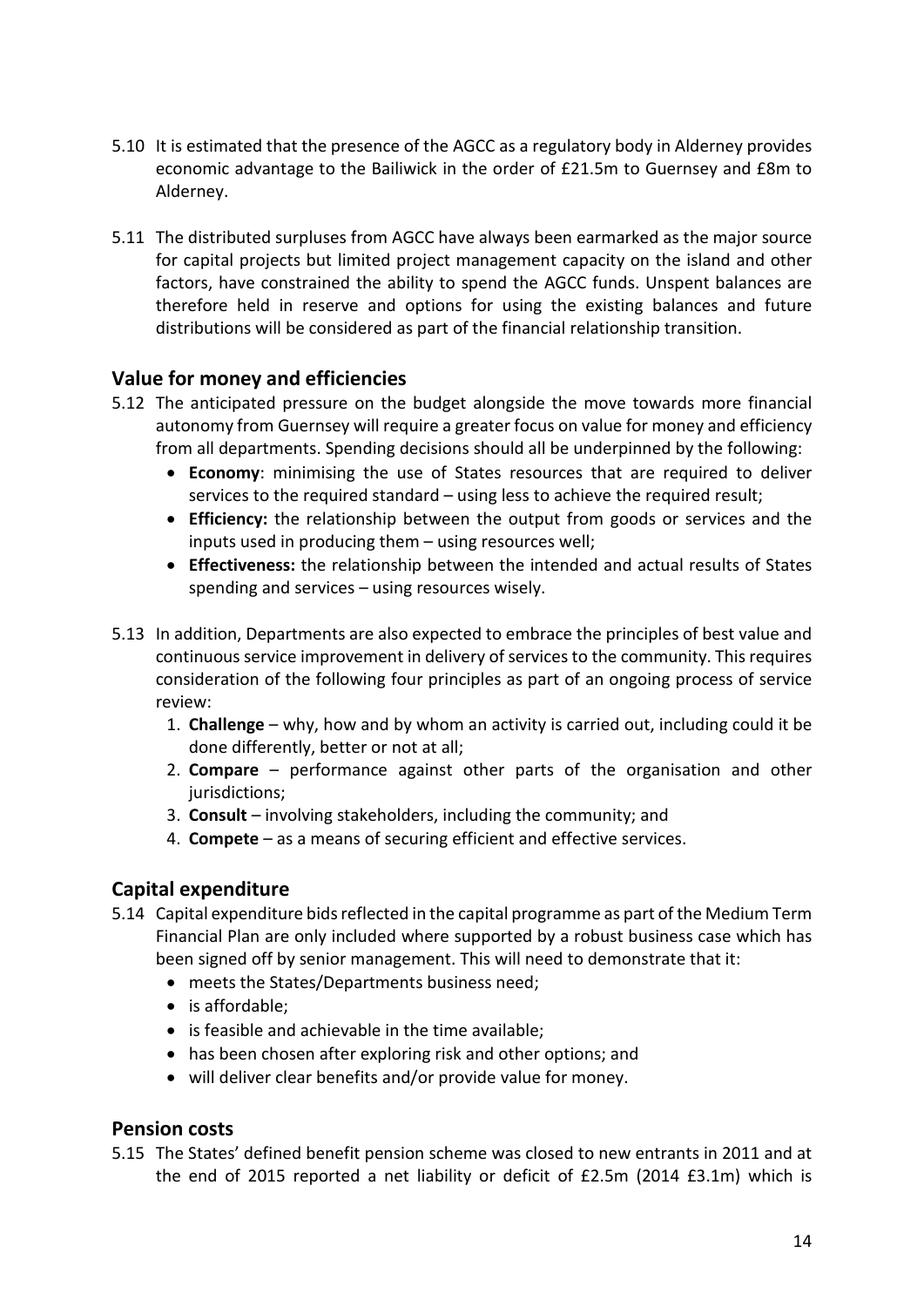significant in relation to the fair value of assets of £4.6m. This assumes that 75% of employees retire at age 65 and 25% at age 60.

- 5.16 Current employee contributions for the above scheme are set at 6.5% and the employer contributions are 20% of pensionable salary.
- 5.17 New employees join the new defined contributions scheme established in 2013. This requires employee contributions of 6.5% and employer contributions of 7.5% of pensionable pay increasing by 0.5% annually up to a maximum of 12.5%.
- 5.18 Any future changes to contribution levels will be made on the basis of actuarial advice and with reference to States of Guernsey contribution levels to ensure equity.

#### <span id="page-15-0"></span>**Reserves**

5.19 As part of the preparation for greater autonomy from Guernsey, the Medium Term Financial Plan includes provision to gradually establish a General Reserve equivalent to 5% of gross annual revenue expenditure. The States Treasurer will advise annually on a prudent level of reserves from 2017.

#### <span id="page-15-1"></span>**Borrowing**

5.20 The Medium Term Financial Plan includes no borrowing by the States at this time. However, a Treasury Management policy will be prepared as part of the financial relationship review to provide a framework for borrowing in future should circumstances be such that this is advantageous to the States in a way that minimises any risk to public money.

## <span id="page-15-2"></span>**Staffing issues**

5.21 The Medium Term Financial Plan assumes continuity of the baseline staffing in 2016 adjusted for known future staffing changes where these are required to deliver the plan and States strategic objectives.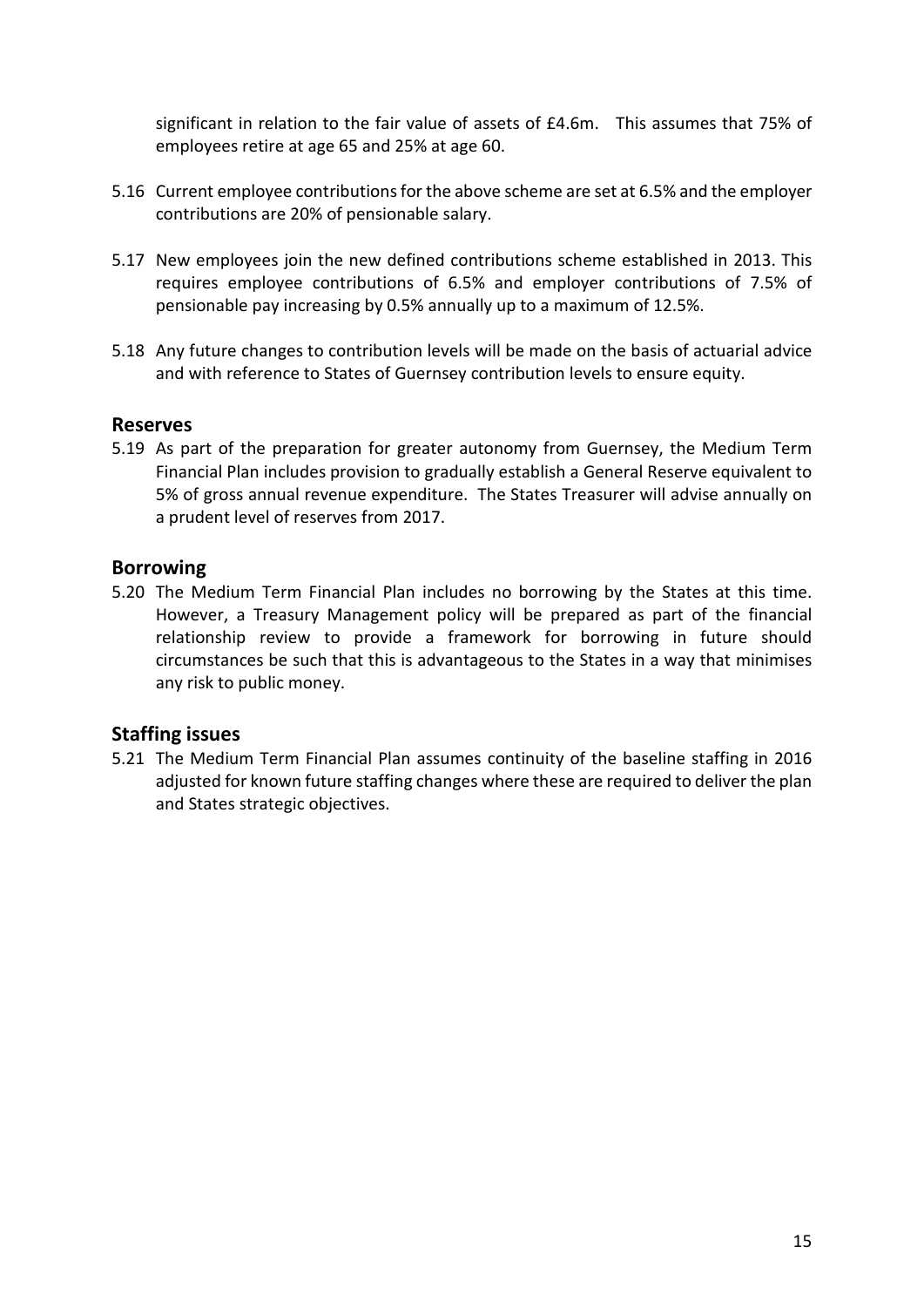# <span id="page-16-0"></span>**MTFP and Capital Programme summary 2017 – 2020**

- 6.1 The Medium Term Financial Plan comprises three main statements:
	- i) The revenue budget and medium term forecast;
	- ii) The capital budget; and
	- iii) Forecast statement of movement on major reserve funds.

#### <span id="page-16-1"></span>**Revenue budget 2017 and forecast for 2018 and 2019**

- 6.2 The revenue budget for 2017 presented to the Policy and Finance Committee and the States represents the first year of the Medium Term Financial Plan. Budgets are prepared by departmental budget managers and are subject to scrutiny by the States Treasury and Finance Committee before being submitted for approval.
- 6.3 The 2017 budget provides the baseline for the revenue forecasts prepared for 2018 and 2019. These forecasts assume continuity of the baseline staffing in 2016 adjusted for known future staffing changes where these are required to deliver the plan and States strategic objectives.

#### <span id="page-16-2"></span>**2016 Revised Budget**

6.4 The revised budget for 2016 was presented to the Policy and Finance Committee on 6 September 2016. This has been produced as a balanced budget taking into account a reduced cash allocation from Guernsey, offset by retention of the £49,000 surplus from the previous year. It also allows for repayment of the legal fees paid on behalf of ACRE as mentioned below, removal of the Breakwater contribution at £15k, and is balanced by a reduction in unforeseen expenditure from £22k to £17k.

#### <span id="page-16-3"></span>**2017 Budget**

- 6.5 The first draft of the 2017 budget was showing a deficit of £200k. This has been ameliorated by a decision to treat Conge income as revenue income in future as opposed to capital. This results in a small surplus of £35,000 which, if realised, would provide a contribution to a new General Revenue Reserve as agreed by P & F in July. It also takes into account the 3% decrease in budget allocation from Guernsey, which is expected to continue to reduce at the rate of 3% - 5% pa going forwards.
- 6.6 Other headlines in the budget report include:
	- Increased planning fees and charges;
	- Growth in the harbour deficit due to new pilotage arrangements;
	- Reduced rental income due to a new arrangement agreed with the Connaught;
	- Additional income from management fees charged to States associated companies.

#### <span id="page-16-4"></span>**Water Board**

- 6.7 The Water Board budgets are based on a requirement that income should at least meet operating costs each year in order to build a reserve for future infrastructure investment.
- 6.8 The budgets for 2016 (Revised) and 2017 assume a small surplus in both years. The budget for 2017 includes an increase in charges of 3% offset by increased costs.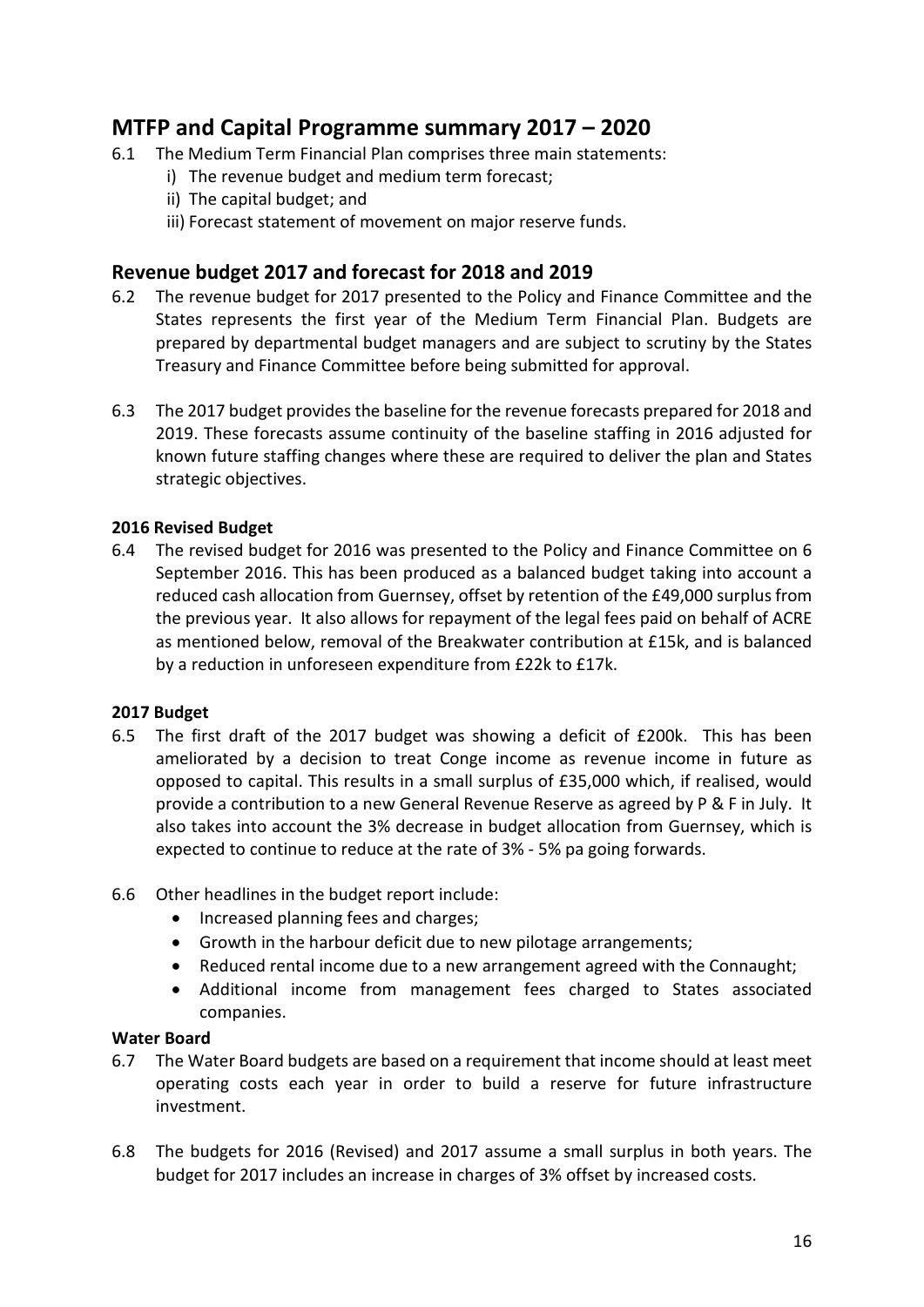#### <span id="page-17-0"></span>**Forecasts for 2018 and 2019**

- 6.9 The forecasts for 2018 and 2019 are provided to provide context for strategic financial decision making by States Members. Forecast figures are indicative only with a view to identifying where the medium term financial pressures may occur. Where appropriate, the MTFP includes provision for:
	- growth where this is justified part of the States strategic objectives;
	- efficiency savings to meet estimated future budget gaps;
	- inflation to cover pay and essential non-pay increases; and
	- income generation.
- 6.10 Assumptions at this stage do not fetter the discretion of future decision makers and are included at this stage as part of the financial planning process. Decisions on items subject to assumption will be made by States Members as part of the 2018 and 2019 budget deliberations.
- 6.11 The figures in the forecasts for the first MTFP for 2018 and 2019 include the following detailed assumptions:
	- Amalgamation of TRP and Occupier's Rates into a single property rate from 2018;
	- Repatriation of document duty and fuel duty at the current levels in 2018;
	- A residual revenue grant to be paid by the States of Guernsey equivalent to the balance of the existing grant when the above items are taken into account;
	- A real terms reduction of 5% in 2018 and 2019 in respect of this residual grant;
	- An expenditure increase in each year of 1.5% to reflect RPIX and pay awards;
	- Stability in current operational budgets and no growth in revenue expenditure;
	- Transfers to currency reserve to remain at current levels to provide for redemption of base metal costs;
	- A target surplus of £40,000 in year with a view to developing a revenue reserve.
- 6.12 On the basis of the above assumptions, efficiency savings or income generation opportunities will be required in each year in order to deliver the proposed surplus.

## <span id="page-17-1"></span>**Capital budget**

- 6.13 The capital budget for 2017 is presented for approval alongside the revenue budget and also includes forecasts for 2018 and 2019.
- 6.14 Capital projects by the Water Board are funded by an annual grant by the States which is supplemented by use of retained surpluses where necessary.
- 6.15 Capital expenditure is funded in the year it is incurred. The major source of funding in recent years has been the distributed surpluses from the AGCC. Underspends in recent years have resulted in a reserve fund of past distributions. The future of this reserve will be considered as part of the financial relationships review.
- 6.16 With the exception of the Water Board, capital assets are not depreciated. The States is currently developing an asset register of all States assets with a view to developing asset accounting at some point in the future.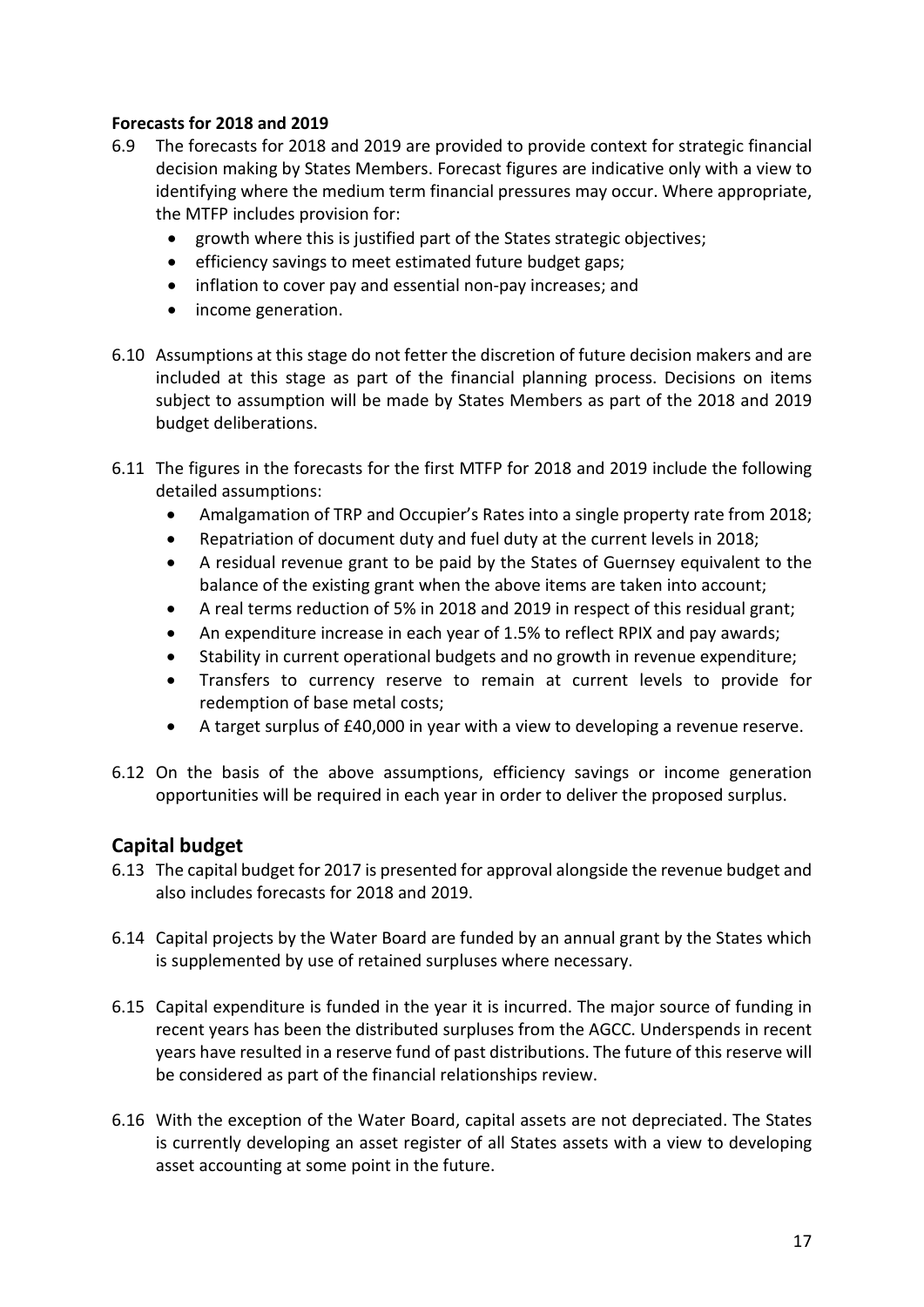# 6.17 The Medium Term Financial Plan and summary capital programme are set out below.

# *Revenue Budget and forecast 2016 – 2019*

| 2015          | <b>Revenue Budget</b>                | 2016          | 2016           | 2017          | 2018            | 2019            |
|---------------|--------------------------------------|---------------|----------------|---------------|-----------------|-----------------|
| <b>Actual</b> |                                      | <b>Budget</b> | <b>Revised</b> | <b>Budget</b> | <b>Forecast</b> | <b>Forecast</b> |
| <b>Net</b>    |                                      | <b>Net</b>    | <b>Net</b>     | <b>Net</b>    | <b>Net</b>      | <b>Net</b>      |
| £'000         | <b>Operational activities</b>        | £'000         | £'000          | £'000         | £'000           | £'000           |
| 171           | Building and development control     | 93            | 161            | 140           | 140             | 140             |
|               | <b>General Services</b>              |               |                |               |                 |                 |
| 1,161         | <b>States Works</b>                  | 1,228         | 1,219          | 1,315         | 1,315           | 1,315           |
| 7             | Recreation                           | 13            | 14             | 11            | 11              | 11              |
| 43            | Fire Brigade                         | 58            | 56             | 56            | 56              | 56              |
| 21            | Civil Emergency                      | 24            | 24             | 25            | 25              | 25              |
| 30            | Alderney Harbour                     | 51            | 94             | 88            | 88              | 88              |
| 28            | Grants                               | 28            | 28             | 29            | 29              | 29              |
|               | Policy and Finance                   |               |                |               |                 |                 |
| 823           | Corporate and democratic services    | 796           | 733            | 683           | 683             | 683             |
| 111           | Court                                | 107           | 98             | 113           | 113             | 113             |
| 156           | Tourism and marketing                | 209           | 215            | 210           | 210             | 210             |
| 33            | <b>Education and health</b>          | 36            | 34             | 32            | 32              | 32              |
| 14            | Social and welfare services          | 20            | 15             | 18            | 18              | 18              |
| 88            | Grants                               | 97            | 89             | 67            | 67              | 67              |
| 2,686         | <b>Cost of services</b>              | 2,760         | 2,780          | 2,787         | 2,787           | 2,787           |
|               |                                      |               |                |               |                 |                 |
|               | <b>Other operating income</b>        |               |                |               |                 |                 |
| 223           | Property and land rents-GSC          | 236           | 240            | 156           | 156             | 156             |
| 41            | Rents - PFC                          | 42            | 42             | 42            | 42              | 42              |
| 16            | Interest receivable                  | 40            | 16             | 18            | 19              | 19              |
| 48            | Vehicle import licence fees          | 35            | 35             | 35            | 35              | 35              |
| 70            | Numismatic and philatelic profits    | 48            | 66             | 101           | 101             | 101             |
|               |                                      |               |                |               |                 |                 |
|               | <b>Local taxes and grants</b>        |               |                |               |                 |                 |
| 1,896         | <b>Grant from States of Guernsey</b> | 1,900         | 1,884          | 1,830         | 360             | 342             |
| 463           | <b>Occupiers Rates/TRP</b>           | 464           | 467            | 490           | 1,240           | 1,240           |
| $\Omega$      | <b>Property Transfer Duty</b>        | 0             | 0              | 200           | 200             | 200             |
| $\mathbf 0$   | <b>Fuel Duty</b>                     |               |                |               | 350             | 350             |
| $\mathbf 0$   | <b>Document Duty</b>                 |               |                |               | 350             | 350             |
| 25            | Duty free concession                 | 25            | 25             | 25            | 25              | 25              |
|               |                                      |               |                |               |                 |                 |
| 96            | Net budget before transfers          | 30            | (5)            | 110           | 91              | 73              |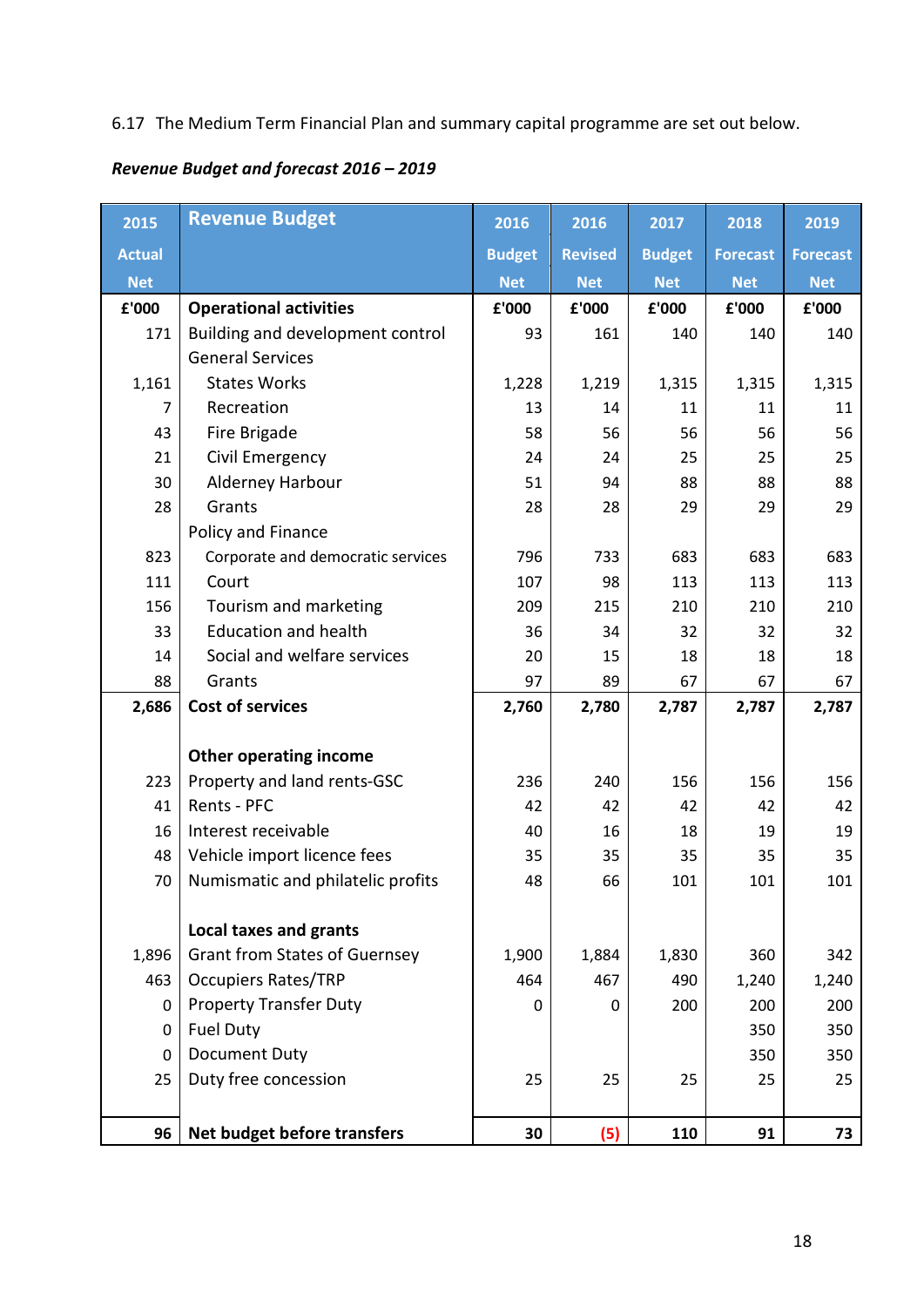#### **MTFP adjustments**

|       | Provision for inflation and pay    |       |       |       | 40    | 40    |
|-------|------------------------------------|-------|-------|-------|-------|-------|
|       | Growth bids                        |       |       |       |       |       |
|       | Efficiency savings required        |       |       |       | 64    | 82    |
| 96    | Surplus/(Deficit) before transfers | 30    | (5)   | 110   | 115   | 115   |
|       |                                    |       |       |       |       |       |
| £'000 | <b>Transfers to/from Reserves</b>  | £'000 | £'000 | £'000 | £'000 | £'000 |
| 50    | Revenue reserves                   | 0     | 50    | 35    | 40    | 40    |
| 46    | <b>Currency Reserve</b>            | 30    | 45    | 75    | 75    | 75    |
| 96    | <b>Total Movement on Reserves</b>  | 30    | (5)   | 110   | 115   | 115   |

# *Water Board Revenue Budget and Forecast 2016 - 2019*

| 2015          | <b>Water Board Revenue Budget</b>  | 2016          | 2016           | 2017           | 2018            | 2019            |
|---------------|------------------------------------|---------------|----------------|----------------|-----------------|-----------------|
| <b>Actual</b> |                                    | <b>Budget</b> | <b>Revised</b> | <b>Budget</b>  | <b>Forecast</b> | <b>Forecast</b> |
| £'000         | <b>Operational activities</b>      | £'000         | £'000          | £'000          | £'000           | £'000           |
| 484           | Operating and maintenance          | 548           | 547            | 552            | 552             | 552             |
| 79            | Administration and general         | 88            | 88             | 94             | 94              | 94              |
| 563           | <b>Total expenditure</b>           | 636           | 635            | 646            | 646             | 646             |
|               |                                    |               |                |                |                 |                 |
|               | <b>Operating income</b>            |               |                |                |                 |                 |
| 638           | Supply charges                     | 645           | 642            | 648            | 648             | 648             |
| $\Omega$      | Asset sales                        | 0             | 0              | $\Omega$       | <sup>0</sup>    | 0               |
| 638           | <b>Total operating income</b>      | 645           | 642            | 648            | 648             | 648             |
|               |                                    |               |                |                |                 |                 |
| 75            | <b>Operating surplus/deficit</b>   | 9             | $\overline{7}$ | $\overline{2}$ | $\overline{2}$  | $\overline{2}$  |
|               |                                    |               |                |                |                 |                 |
|               | <b>Other income</b>                |               |                |                |                 |                 |
| 11            | Rents                              | 11            | 11             | 11             | 11              | 11              |
| 86            | Total surplus/deficit              | 20            | 18             | 13             | 13              | 13              |
|               |                                    |               |                |                |                 |                 |
|               | <b>MTFP adjustments</b>            |               |                |                |                 |                 |
|               | Provision for inflation and pay    |               |                |                | 10              | 10              |
|               | Growth bids                        |               |                |                |                 |                 |
|               | <b>Efficiency savings required</b> |               |                |                | $\mathbf 0$     | $\mathbf 0$     |
|               |                                    |               |                |                |                 |                 |
| 86            | Total surplus/deficit              | 20            | 18             | 13             | 3               | 3               |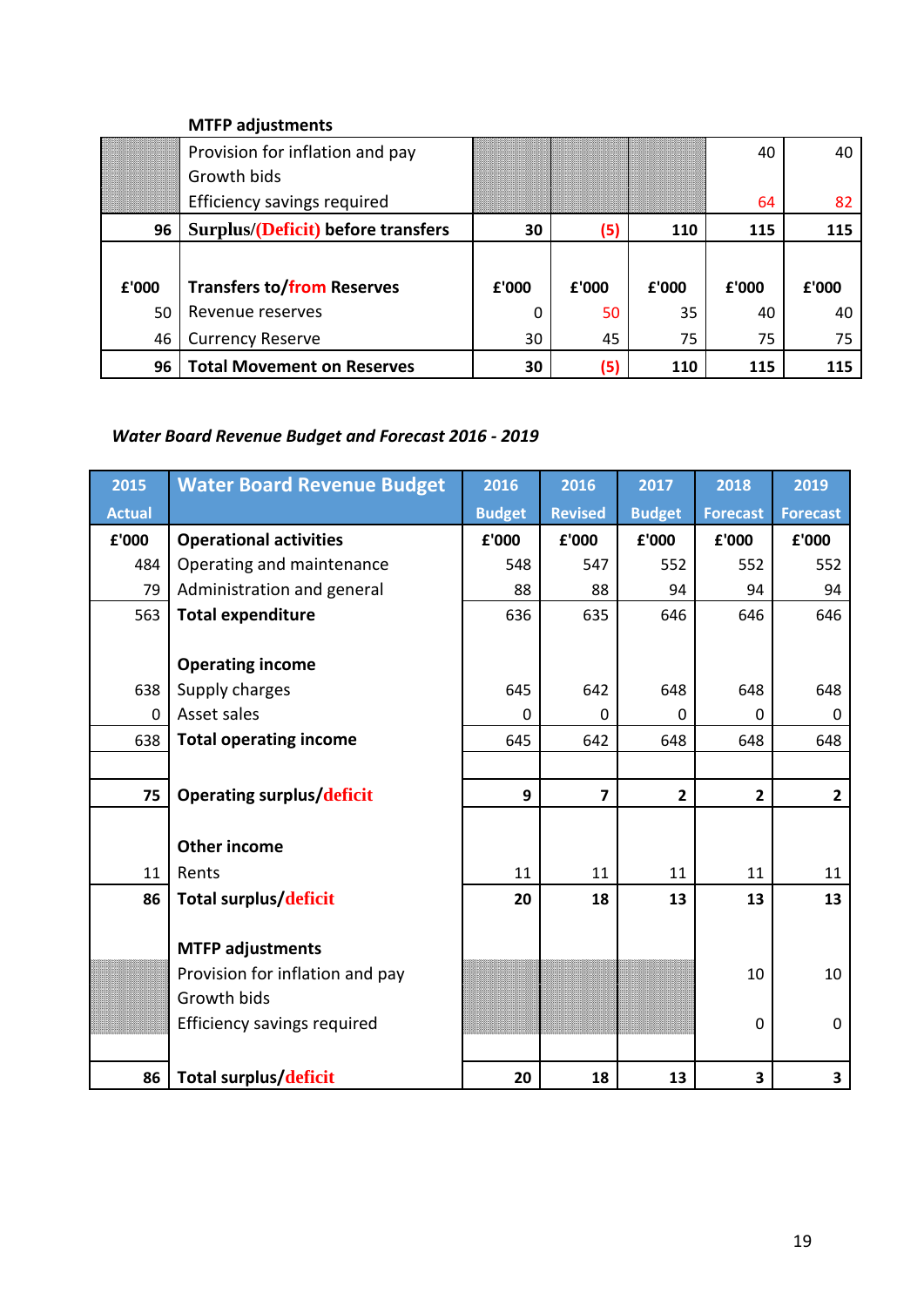6.18 The balance from the various annual budgets of the States are transferred to reserves or to the States of Guernsey as appropriate. The key reserves movements anticipated in the Medium Term Financial Plan are as follows:

#### *Movements in reserves 2016 - 2019*

| 2015          | <b>Transfer to/from Reserves</b>  | 2016          | 2016           | 2017          | 2018            | 2019            |
|---------------|-----------------------------------|---------------|----------------|---------------|-----------------|-----------------|
| <b>Actual</b> |                                   | <b>Budget</b> | <b>Revised</b> | <b>Budget</b> | <b>Forecast</b> | <b>Forecast</b> |
| £'000         |                                   | £'000         | £'000          | £'000         | £'000           | £'000           |
| 50            | Revenue surplus/deficit           | 0             | (50)           | 35            | 40              | 40              |
| 86            | Water surplus                     | 20            | 18             | 13            | 3               | 3               |
| 46            | Transfer to currency reserve      | 30            | 45             | 75            | 75              | 75              |
| 264           | Transfer to ED reserve            | 0             | $\mathbf{0}$   | 0             | 0               | 0               |
| 446           | <b>Revenue activities surplus</b> | 50            | 13             | 123           | 118             | 118             |
| 2,505         | Capital surplus/deficit           | (2, 258)      | (100)          | (2,434)       | 0               | $\Omega$        |
| 2,951         | <b>Total reserve movement</b>     | (2, 208)      | (87)           | (2,311)       | 118             | 118             |

**Revenue reserve** – Current underspent balances on the revenue account are returned to the States of Guernsey as the major funder. As part of the revised financial relationships, it is proposed that future unspent balances will be transferred into a revenue reserve to provide a contingency or enable reprioritisation in future years. Unspent balances in one year will not routinely be available to carry forward unless there is a persuasive case.

**Water Board Reserve** – Surpluses on the Water Board account are retained to help to smooth increases in water rates and supply charges as well as providing a reserve for infrastructure investment.

**Currency reserve** – A currency reserve is maintained to act as a provision to enable the reimbursement of base metal value in the event of the return of Alderney coin issues.

**Economic Development Reserve** – An Economic Development Fund was established in 2014 to provide funding for specific initiatives that the States wishes to pursue in support of its economic development objective. Funds for initiatives are allocated from the AGCC distributions and any unspent sums from the budget allocation are carried forward.

**Capital Reserve** – Sums distributed from the AGCC profits are earmarked for capital projects and income is held in reserve until it is required for capital expenditure.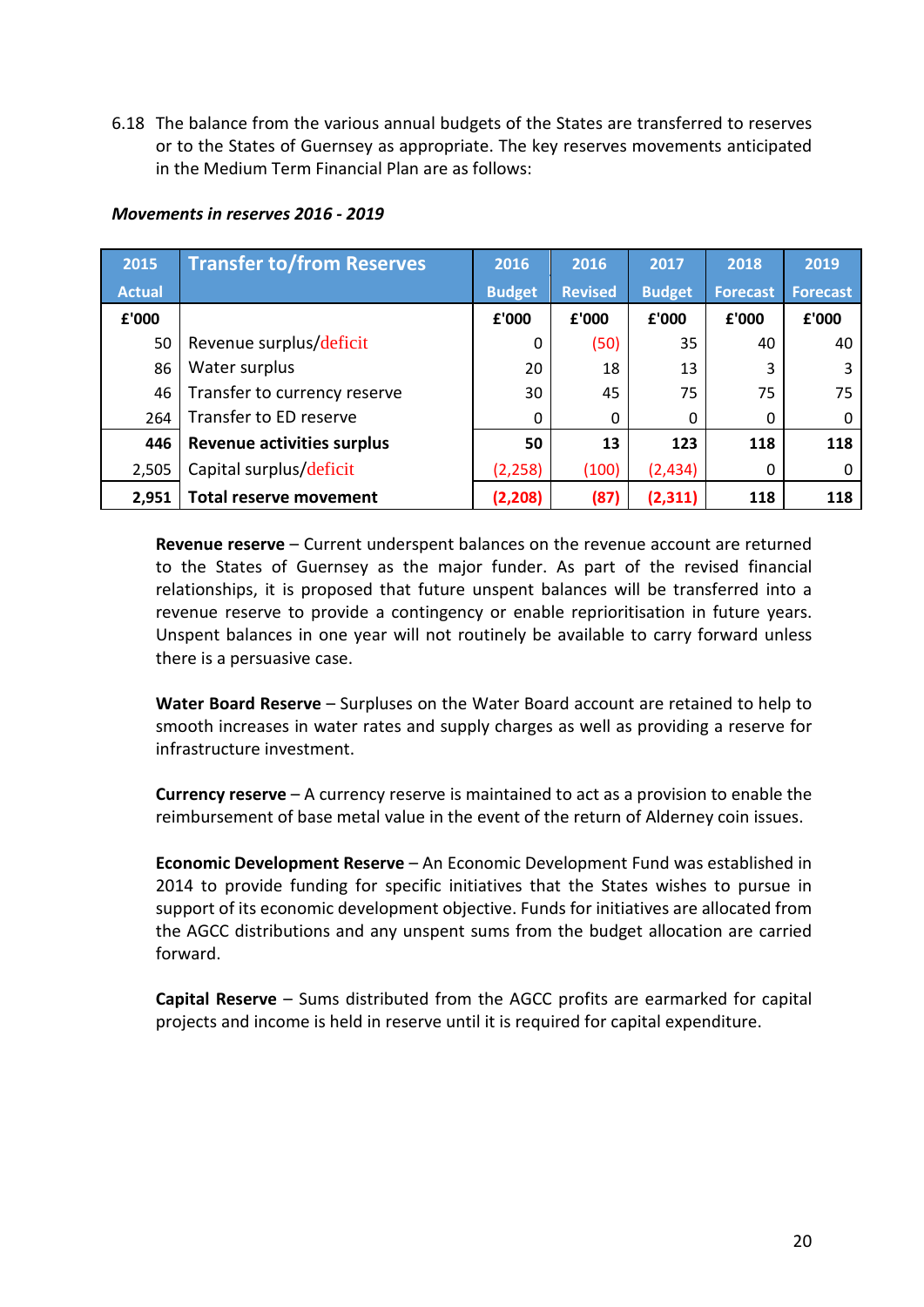## <span id="page-21-0"></span>**Capital Programme**

6.19 The capital budget is prepared from the capital programme of projects which must all be supported by an approved business case. The capital budget has been significantly underspent in recent years. It is therefore essential that future capital bids are realistic in terms of the capacity for the States to deliver the programme agreed. The table below shows the capital underspend in the past three years compared to original and revised budgets.

| Year | <b>Original</b><br><b>Budget</b> | <b>Revised</b><br><b>Budget</b> | <b>Actual</b><br><b>Exp</b> | <b>Variation</b><br><b>Original</b> | <b>Variation</b><br><b>Revised</b> |
|------|----------------------------------|---------------------------------|-----------------------------|-------------------------------------|------------------------------------|
|      | £'000                            | £'000                           | £'000                       | £'000                               | £'000                              |
| 2015 | 2,413                            | 921                             | 366                         | $-2,047$                            | $-555$                             |
| 2014 | 3,112                            | 1,957                           | 1,475                       | $-1,637$                            | -482                               |
| 2013 | 4,440                            | 3,402                           | 2,930                       | $-1,510$                            | $-472$                             |

*Capital budget underspends since 2013*

- 6.20 Processes have been revised to ensure that deliverability of capital schemes can be demonstrated in future. In addition, approval limits have been revised for 2017 to provide more delegation to the Chief Executive and States Treasurer in respect of projects below £50,000. Projects in excess of £250,000 require formal approval by the States of Guernsey and this arrangement will be reviewed as part of the changes to the current financial relationships.
- 6.21 The schedules below show existing capital projects which have previously been approved and remain in progress together with new projects approved as part of the 2017 budget process.
- 6.22 Where existing schemes have not started and are no longer considered a priority, these have been deleted from the future programme and are indicated as such.

#### *Capital Programme 2016 - 2020*

| <b>Capital Budget</b>        | <b>Scheme</b> | 2016          | 2016           | 2017            | 2018            | 2019            | 2020            |
|------------------------------|---------------|---------------|----------------|-----------------|-----------------|-----------------|-----------------|
| <b>Projects</b>              | <b>Total</b>  | <b>Budget</b> | <b>Revised</b> | <b>Estimate</b> | <b>Forecast</b> | <b>Forecast</b> | <b>Forecast</b> |
| <b>General Services</b>      | £'000         |               | £'000          | £'000           | £'000           | £'000           | £'000           |
|                              |               |               |                |                 |                 |                 |                 |
| <b>Fire Brigade</b>          |               |               |                |                 |                 |                 |                 |
| <b>Under £50,000</b>         |               |               |                |                 |                 |                 |                 |
| Tanker- second hand from SoG | 29            |               |                |                 |                 |                 | 29              |
| Replacement 4x4              | 45            |               | 45             |                 |                 |                 |                 |
| Replacement Kit              | 18            |               |                | 18              |                 |                 |                 |
| <b>Harbour</b>               |               |               |                |                 |                 |                 |                 |
| <b>Under £50,000</b>         |               |               |                |                 |                 |                 |                 |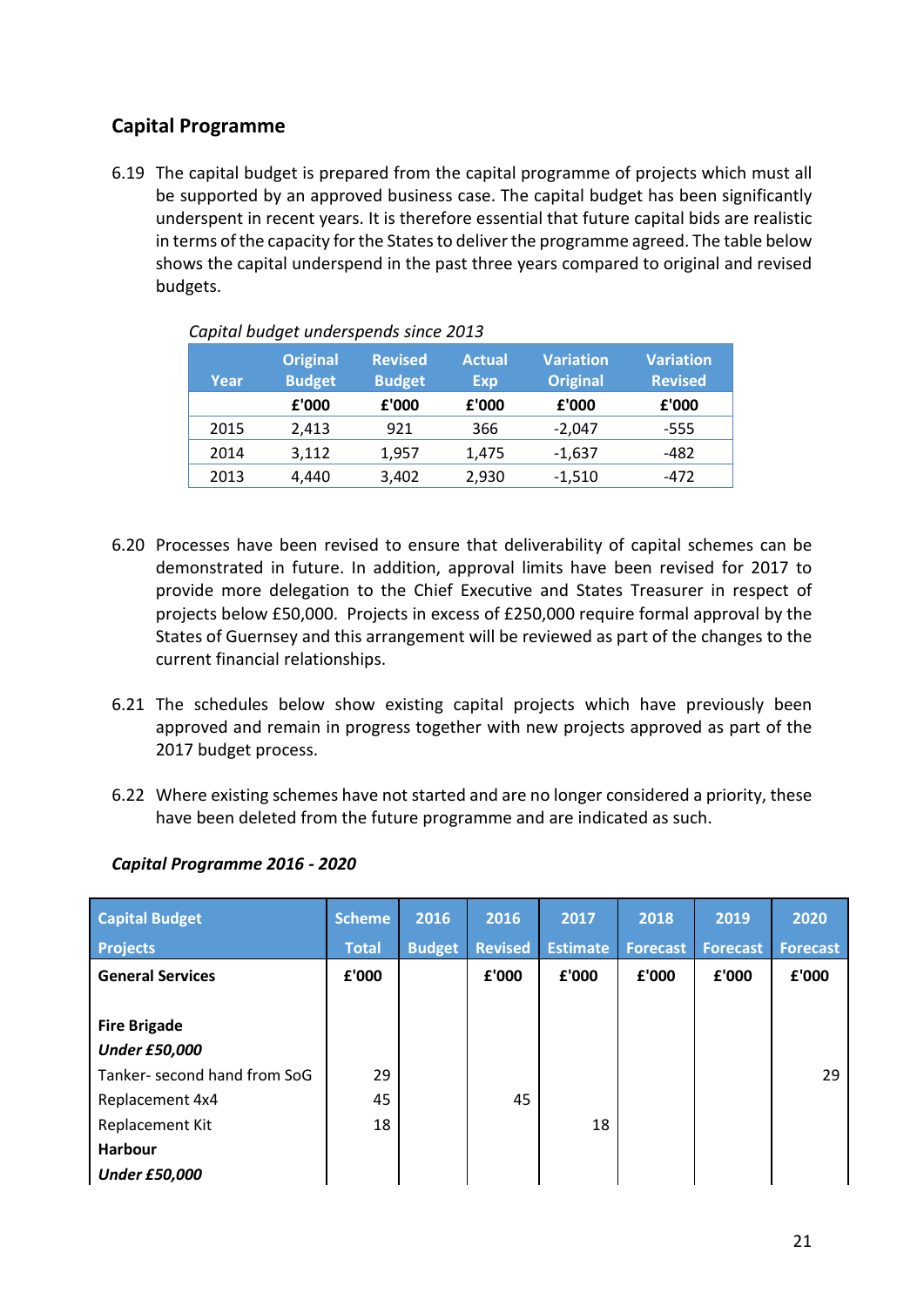| Fendering                                                | 45  | 33  | 15          |     | 30  |     |     |
|----------------------------------------------------------|-----|-----|-------------|-----|-----|-----|-----|
| Rock removal                                             | 18  | 18  | 18          |     |     |     |     |
| Boat park                                                | 45  |     | 10          | 35  |     |     |     |
| Douglas Quay repairs                                     | 30  | 30  | $\mathbf 0$ |     | 30  |     |     |
| Inner harbour quay face                                  | 20  |     |             | 20  |     |     |     |
| Harbour launch                                           | 35  |     |             |     | 35  |     |     |
| Over £50,000                                             |     |     |             |     |     |     |     |
| Improvements to showers and                              |     |     |             |     |     |     |     |
| toilets                                                  | 97  | 120 | 97          |     |     |     |     |
| Buoy and block replacements                              | 52  |     |             |     | 26  | 26  |     |
| <b>Boat Hoist</b>                                        | 80  |     |             | 80  |     |     |     |
| Tractor                                                  | 50  |     |             |     | 50  |     |     |
| <b>Sewerage</b>                                          |     |     |             |     |     |     |     |
| <b>Under £50,000</b>                                     |     |     |             |     |     |     |     |
| <b>Banquage Pump station</b>                             | 45  |     | 15          |     |     |     | 30  |
| Valongis diversion                                       | 10  |     |             |     |     | 10  |     |
| Over £50,000                                             |     |     |             |     |     |     |     |
| Mouriaux/Platte Saline                                   | 800 | 505 | $\mathbf 0$ | 400 | 400 |     |     |
| Fort Doyle outfall                                       | 100 |     |             |     |     | 100 |     |
| Valongis/Cotil du Val surface                            |     |     |             |     |     |     |     |
| water                                                    | 200 |     |             |     |     |     | 200 |
| Newtown/Birdcage pitch fibre                             | 50  |     |             |     |     |     | 50  |
| <b>Birdcage row</b>                                      | 75  |     |             |     |     |     | 75  |
| <b>Properties</b>                                        |     |     |             |     |     |     |     |
| <b>Under £50,000</b>                                     |     |     |             |     |     |     |     |
| Town toilet improvements<br>Island Hall reroof community | 30  |     |             | 30  |     |     |     |
| hall                                                     | 45  |     |             |     | 45  |     |     |
| Museum improvements                                      | 2   |     | 2           |     |     |     |     |
| <b>Town Clock Tower</b>                                  | 20  |     | 20          |     |     |     |     |
| Over £50,000                                             |     |     |             |     |     |     |     |
| St Anne's Church roof                                    | 500 | 100 | 500         |     |     |     |     |
| Works Dept relocation                                    | 100 |     |             |     |     | 100 |     |
| Island Hall renovation                                   | 90  |     |             | 50  | 40  |     |     |
| Old Gaol improvements                                    | 50  |     |             |     |     | 50  |     |
| Jubilee and Connaught lift etc                           | 200 |     |             | 200 |     |     |     |
| Jubilee and Connaught - Roof                             |     |     |             |     |     |     |     |
| etc                                                      | 107 |     | 107         |     |     |     |     |
| Key worker houses reroofing                              | 50  |     |             | 50  |     |     |     |
| States properties refurb.                                | 510 | 230 | 30          | 250 |     |     |     |
| <b>Roads and land projects</b>                           |     |     |             |     |     |     |     |
| <b>Under £50,000</b>                                     |     |     |             |     |     |     |     |
| Agricultural relocation                                  | 15  | 15  | $\mathbf 0$ |     | 15  |     |     |
| Land for runway extension                                | 25  |     | 5           | 20  |     |     |     |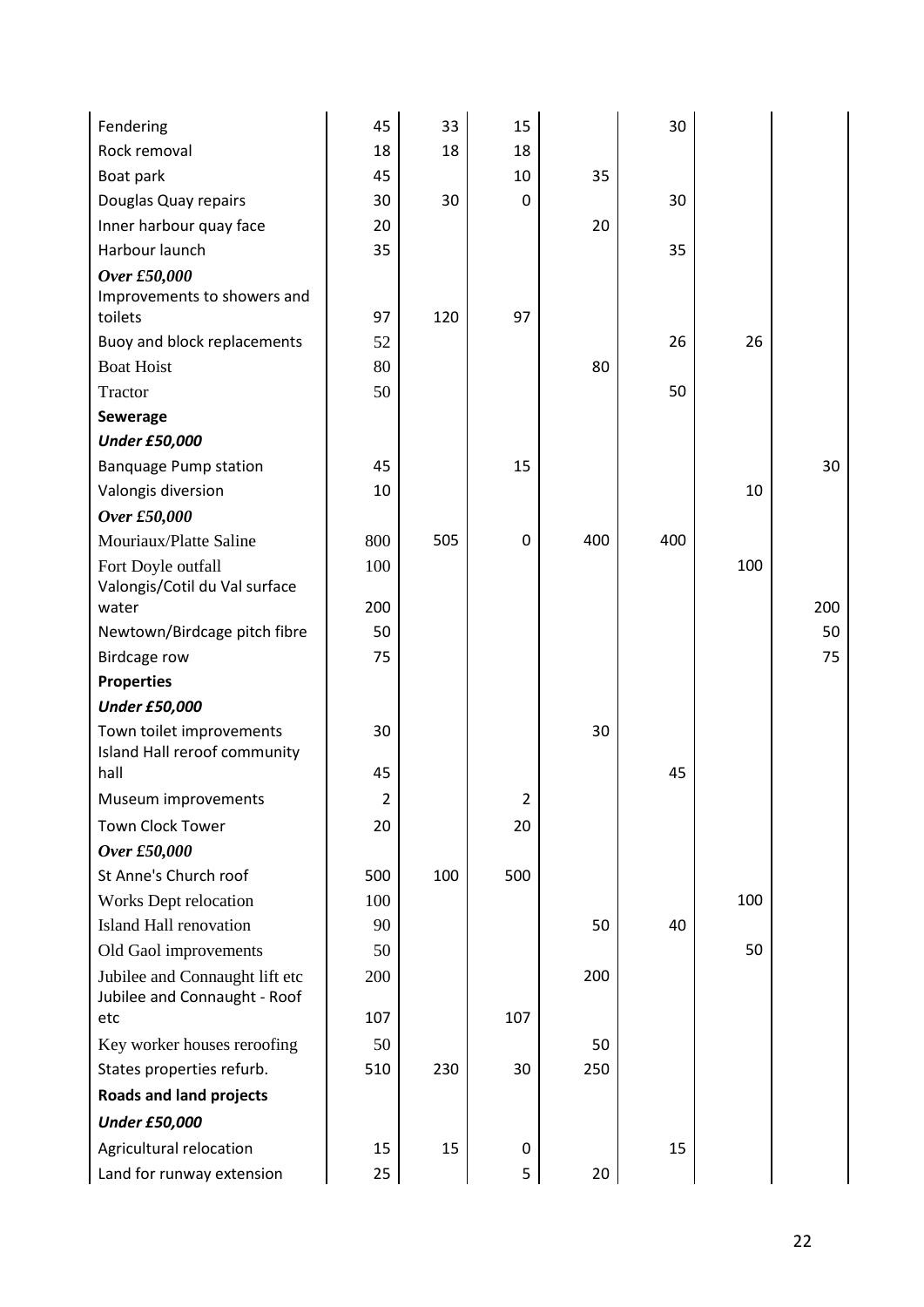| Minor road surfacing<br>programme   | N/A   |       |                  | 20    | 20    | 20    | 20    |
|-------------------------------------|-------|-------|------------------|-------|-------|-------|-------|
| Over £50,000                        |       |       |                  |       |       |       |       |
| Road resurfacing                    | 650   | 300   | $\mathbf 0$      | 300   |       | 350   |       |
| Disabled access                     | 75    | 45    | 0                | 75    |       |       |       |
| Town Streets refurb                 | 1,450 | 150   | 0                |       | 250   | 600   | 600   |
| <b>Coastal and cliff erosion</b>    |       |       |                  |       |       |       |       |
| <b>Under £50,000</b>                |       |       |                  |       |       |       |       |
| Corblets Wall Temp repair           | 40    |       | 40               |       |       |       |       |
| Glacis                              | 20    |       |                  | 20    |       |       |       |
| Over £50,000                        |       |       |                  |       |       |       |       |
| Coast protection                    |       | 180   | $\mathbf 0$      |       |       |       |       |
| Clonque and Tourgis                 | 130   |       |                  | 70    | 60    |       |       |
| Cliffs- York Hill/AEL power         |       |       |                  |       |       |       |       |
| station                             | 235   |       |                  | 35    |       | 200   |       |
| <b>Waste disposal and recycling</b> |       |       |                  |       |       |       |       |
| <b>Under £50,000</b>                |       |       |                  |       |       |       |       |
| Impot improvements                  | 40    |       | 40               |       |       |       |       |
| Impot - Oil and paint storage       | 10    |       |                  | 10    |       |       |       |
| Over £50,000                        |       |       |                  |       |       |       |       |
| Recycling improvements              | 60    |       | 20               | 40    |       |       |       |
| Waste disposal                      |       | 60    | $\mathbf 0$      |       |       |       |       |
| Impot - Animal Waste                |       |       |                  |       |       |       |       |
| equipment                           | 100   |       |                  |       |       | 100   |       |
| Recreation                          |       |       |                  |       |       |       |       |
| <b>Under £50,000</b>                |       |       |                  |       |       |       |       |
| <b>Butes Toddler Park</b>           | 25    |       | 25               |       |       |       |       |
| <b>Skate Park Relocation</b>        | 25    | 25    | $\mathbf 0$      | 25    |       |       |       |
| Over £50,000                        |       |       |                  |       |       |       |       |
| <b>Quarry improvements</b>          | 50    |       | 50               |       |       |       |       |
| <b>Vehicles and Plant</b>           |       |       |                  |       |       |       |       |
| <b>Under £50,000</b>                |       |       |                  |       |       |       |       |
| Waste shredder                      | 45    |       |                  |       | 45    |       |       |
| Mini excavator                      | 33    |       | 33               |       |       |       |       |
| Roadmender                          | 40    |       | 40               |       |       |       |       |
| Over £50,000                        |       |       |                  |       |       |       |       |
| Vehicles and plant                  |       | 100   | $\boldsymbol{0}$ |       |       |       |       |
| Dustcart                            | 103   |       |                  | 50    |       |       | 53    |
| Sewer cart                          | 50    |       |                  |       |       | 50    |       |
| Hooklift/tractor                    | 50    |       |                  | 50    |       |       |       |
| Minor                               | N/A   |       | 22               | 53    | 25    | 25    | 25    |
|                                     |       |       |                  |       |       |       |       |
| Capital grant to Water Board*       | N/A   | 250   | 156              | 250   | 250   | 250   | 250   |
|                                     | 6,819 | 2,161 | 1,290            | 2,151 | 1,321 | 1,881 | 1,332 |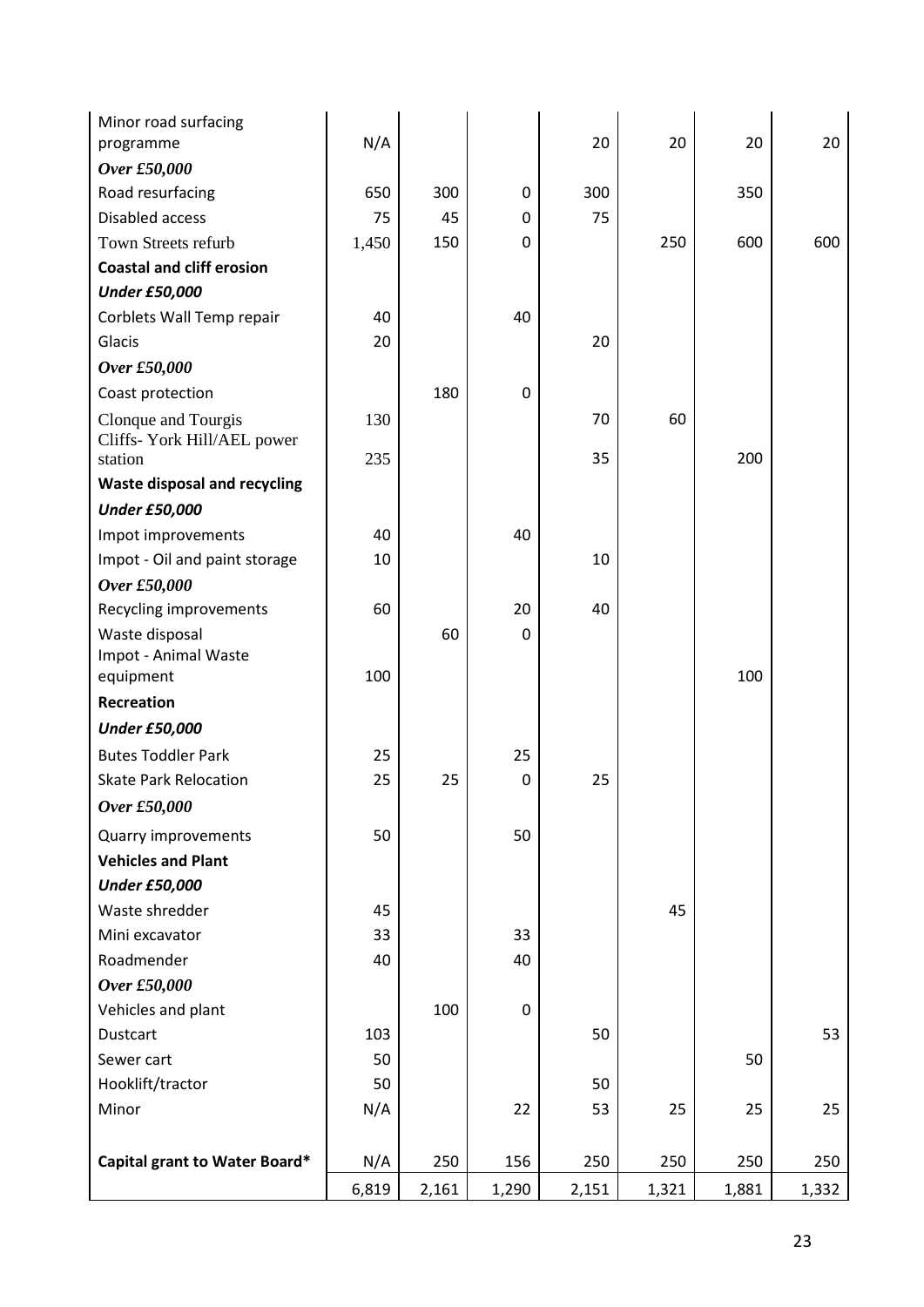| <b>Policy and Finance</b>            |       |       |       |       |       |             |             |
|--------------------------------------|-------|-------|-------|-------|-------|-------------|-------------|
| Over £50,000                         |       |       |       |       |       |             |             |
| AEL sale and leaseback               | 1200  |       | 20    | 340   | 840   |             |             |
| Aircraft refuelling                  | 100   | 100   |       | 100   |       |             |             |
| IT upgrade                           | 190   | 30    | 20    | 170   | 30    |             |             |
| Asset management and fin             |       |       |       |       |       |             |             |
| services                             | 150   | 300   | 50    | 100   |       |             |             |
| Telecoms/Broadband                   |       | 750   |       | 500   |       |             |             |
| <b>Strategic Transport</b>           |       | 500   |       |       |       |             |             |
| Swimming Pool and SC grant           | 350   | 150   | 250   | 100   |       |             |             |
|                                      | 1,990 | 1,830 | 340   | 1310  | 870   | $\mathbf 0$ | $\mathbf 0$ |
| *Water Board schemes                 |       |       |       |       |       |             |             |
| <b>Under £50,000</b>                 |       |       |       |       |       |             |             |
| Minor capital                        |       | 25    | 0     |       |       |             |             |
| Vehicles and plant                   |       | 20    | 0     |       |       |             |             |
| Over £50,000                         |       |       |       |       |       |             |             |
| Phase 4c improvements                |       | 40    | 0     |       |       |             |             |
| Phase 6 improvements                 |       | 250   | 0     |       |       |             |             |
| Phase 6 - AeF/Carriere Viront        | 94    |       | 94    |       |       |             |             |
| Phase 7 - Longis/ Bluestone          | 62    |       | 62    |       |       |             |             |
| Phase 8 - Braye Road etc             | 250   |       |       | 250   |       |             |             |
| Further improvements                 | 250   |       |       |       | 250   |             |             |
| Further improvements                 | 250   |       |       |       |       | 250         |             |
|                                      | 906   | 290   | 156   | 250   | 250   | 250         | 0           |
|                                      |       |       |       |       |       |             |             |
| <b>Total Capital Programme £'000</b> | 8,809 | 3,991 | 1,630 | 3,461 | 2,191 | 1,881       | 1,332       |

| 2015          | <b>Capital Budget</b>            | 2016          | 2016           | 2017          | 2018            | 2019            | 2020            |
|---------------|----------------------------------|---------------|----------------|---------------|-----------------|-----------------|-----------------|
| <b>Actual</b> |                                  | <b>Budget</b> | <b>Revised</b> | <b>Budget</b> | <b>Forecast</b> | <b>Forecast</b> | <b>Forecast</b> |
| £'000         |                                  | £'000         | £'000          | £'000         | £'000           | £'000           | £'000           |
| 319           | General Services projects        | 2,161         | 1,290          | 2,151         | 1,321           | 1,881           | 1,332           |
| 47            | Policy and Finance projects      | 1,830         | 340            | 1,310         | 870             | 0               | $\Omega$        |
| 366           | <b>Total capital expenditure</b> | 3,991         | 1,630          | 3,461         | 2,191           | 1,881           | 1,332           |
|               |                                  |               |                |               |                 |                 |                 |
|               | <b>Sources of funding</b>        |               |                |               |                 |                 |                 |
| 1,601         | AGCC profit transfer             | 1,485         | 1,300          | 1,000         | 2,181           | 1,871           | 1,322           |
| 238           | <b>Property Transfer Duties</b>  | 238           | 200            | 0             | 0               | <sup>0</sup>    | 0               |
| 947           | <b>Exceptional income</b>        | $\Omega$      | $\Omega$       | $\Omega$      | $\Omega$        | $\Omega$        | 0               |
| 58            | Asset sales                      | $\Omega$      | 28             | 25            | $\Omega$        | $\Omega$        | $\Omega$        |
| 27            | Other                            | 10            | $\overline{2}$ | 2             | 10              | 10              | 10              |
| 2,871         | <b>Total capital income</b>      | 1,733         | 1,530          | 1,027         | 2,191           | 1,881           | 1,332           |
| 2,505         | Surplus/(Deficit) on budget      | (2, 258)      | (100)          | (2, 434)      | 0               | 0               | 0               |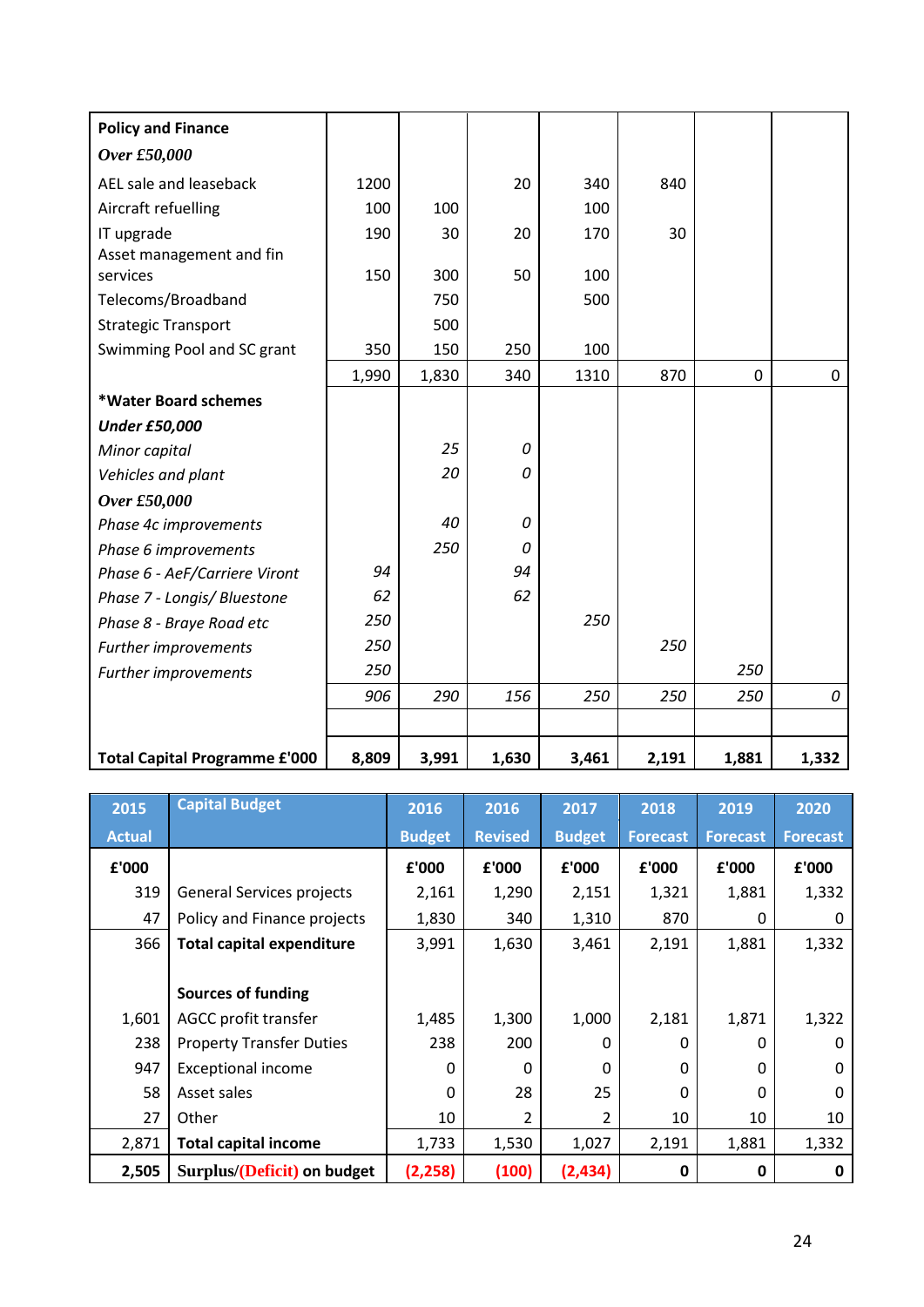## <span id="page-25-0"></span>**Economic Development Fund**

6.23 Economic development initiatives are funded by sums transferred from the AGCC reserves on the basis of a decision made in 2014. At the time of the budget deliberations in 2016, initiatives for the remainder of 2016 and 2017 are yet to be specified. However, budget provision has been made in the order of £300,000 for 2016, and subsequent years of the MTFP cycle.

| 2015           | <b>Economic Development exp.</b>   | 2016          | 2016           | 2017          | 2018            | 2019            |
|----------------|------------------------------------|---------------|----------------|---------------|-----------------|-----------------|
| <b>Actual</b>  |                                    | <b>Budget</b> | <b>Revised</b> | <b>Budget</b> | <b>Forecast</b> | <b>Forecast</b> |
| £'000          |                                    | £'000         | £'000          | £'000         | £'000           | £'000           |
| 148            | Balance B/Fwd                      | 265           | 265            | $\mathbf 0$   | $\mathbf 0$     | 0               |
| 300            | Transfer from AGCC reserve         | 300           | 300            | 300           | 300             | 500             |
| 448            | <b>Total</b>                       | 565           | 565            | 300           | 300             | 300             |
|                |                                    |               |                |               |                 |                 |
|                | <b>Expenditure</b>                 |               |                |               |                 |                 |
| 25             | Living islands                     |               |                |               |                 |                 |
| 25             | E Gambling review                  |               |                |               |                 |                 |
| $\overline{4}$ | Air links study                    |               | 22             |               |                 |                 |
| 42             | Marina investigation               |               | 6              |               |                 |                 |
|                | Young entrepreneur                 |               |                |               |                 |                 |
|                | Anti-money laundering              |               | 2              |               |                 |                 |
| 8              | Administration/consultancy         |               | 22             |               |                 |                 |
| 20             | Blockchain technology review (net) |               | $\mathbf 0$    |               |                 |                 |
| 9              | Financial relationships reform     |               | 25             |               |                 |                 |
| 37             | Company law review                 |               | 51             |               |                 |                 |
| 13             | Aviation fuel subsidy              |               | 23             |               |                 |                 |
|                | Governance review                  |               | 30             |               |                 |                 |
|                | Housing strategy                   |               | 19             |               |                 |                 |
|                | Ferry subsidy                      |               | 30             |               |                 |                 |
|                | <b>Transport consultation</b>      |               | 5              |               |                 |                 |
|                | Development of niche tourism       |               | 4              |               |                 |                 |
|                | Marine management plan             |               | 13             |               |                 |                 |
|                | To be allocated                    | 565           | 313            | 300           | 300             | 300             |
| 183            | <b>Total expenditure</b>           | 565           | 565            | 300           | 300             | 300             |
|                |                                    |               |                |               |                 |                 |
| 265            | <b>Balance C/Fwd</b>               | $\mathbf 0$   | $\mathbf 0$    | $\mathbf 0$   | $\mathbf 0$     | $\mathbf 0$     |

#### *Economic Development Fund 2016 - 2019*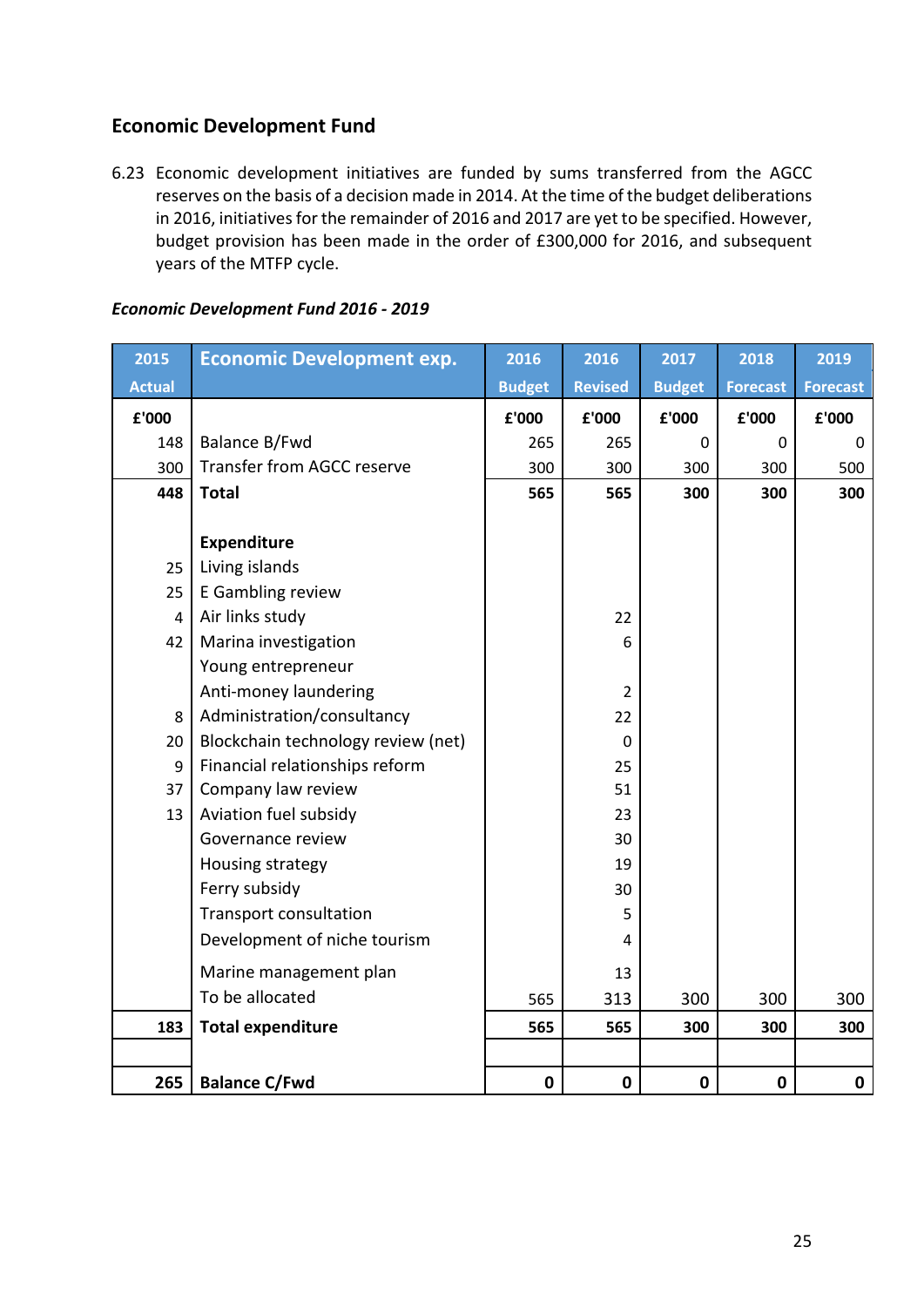# <span id="page-26-0"></span>**Managing financial risk and uncertainty**

7.1 As the States funding becomes increasingly reliant on local sources and exposed to greater fluctuations, it is essential to have appropriate strategies for managing any impact. The States has identified the main areas of risk in the following table:

| No. | <b>Risk</b>                                                                                                        | <b>Mitigation</b>                                                                                               |
|-----|--------------------------------------------------------------------------------------------------------------------|-----------------------------------------------------------------------------------------------------------------|
|     | <b>Skills and culture</b>                                                                                          |                                                                                                                 |
| 1.  | Financial management capacity and skills in<br>organisation.                                                       | Review current skills and capacity.                                                                             |
|     |                                                                                                                    | Consider use of external capacity to support<br>civil service.                                                  |
| 2.  | Financial management skills at political<br>level.<br>States Member changes at end of<br>2016.                     | Provide awareness training for existing and<br>potential States Members on current issues<br>including finance. |
|     |                                                                                                                    | Identify lead Finance Member for 2017.                                                                          |
| 3.  | Challenge of difficult decisions in respect of<br>income increases or expenditure cuts.                            | Civil service to provide clear cost/benefit<br>analysis for budget options including income.                    |
| 4.  | Potential for distraction due to States<br>elections in 2016.                                                      | Ongoing dialogue with States Members.                                                                           |
|     |                                                                                                                    | Civil service to provide clear business cases for<br>financial decisions by States Members.                     |
|     | <b>Expenditure risks</b>                                                                                           |                                                                                                                 |
| 5.  | Demand and expectation puts pressure on<br>service expenditure.                                                    | Longer-term planning.                                                                                           |
|     |                                                                                                                    | Service reviews to challenge existing delivery<br>where necessary.                                              |
| 6.  | Inflation assumptions inadequate for staff<br>and non-staff costs.                                                 | Develop a range of options with sensitivity<br>analysis.                                                        |
| 7.  | Departmental budgets not controlled<br>appropriately leading to overspend.                                         | Improve monthly monitoring procedures and<br>officer, States Member scrutiny.                                   |
| 8.  | New legal requirements have expenditure<br>implications.                                                           | States Treasurer to identify potential issues.                                                                  |
| 9.  | Spending decisions taken which:<br>are outside budget framework; or<br>failure to comply with States<br>processes. | <b>States Treasurer to issue Financial Instructions</b><br>to be adopted by Policy and Finance<br>Committee.    |
|     |                                                                                                                    | Compliance with financial rules and delegation<br>procedures to be kept under review by<br>Treasury.            |
| 10. | Insurance risk and claims increase premium<br>costs.                                                               | States Treasurer to identify potential issues.                                                                  |
| 11. | Capital expenditure and project delivery<br>continues to fail to meet expectations.                                | Revise capital bid process.                                                                                     |
|     |                                                                                                                    | Prepare realistic capital programme.                                                                            |
|     |                                                                                                                    | Improve monitoring processes.                                                                                   |
| 12. | Insufficient opportunity to build up a<br>general financial reserve.                                               | Build provision into budget from 2017.                                                                          |